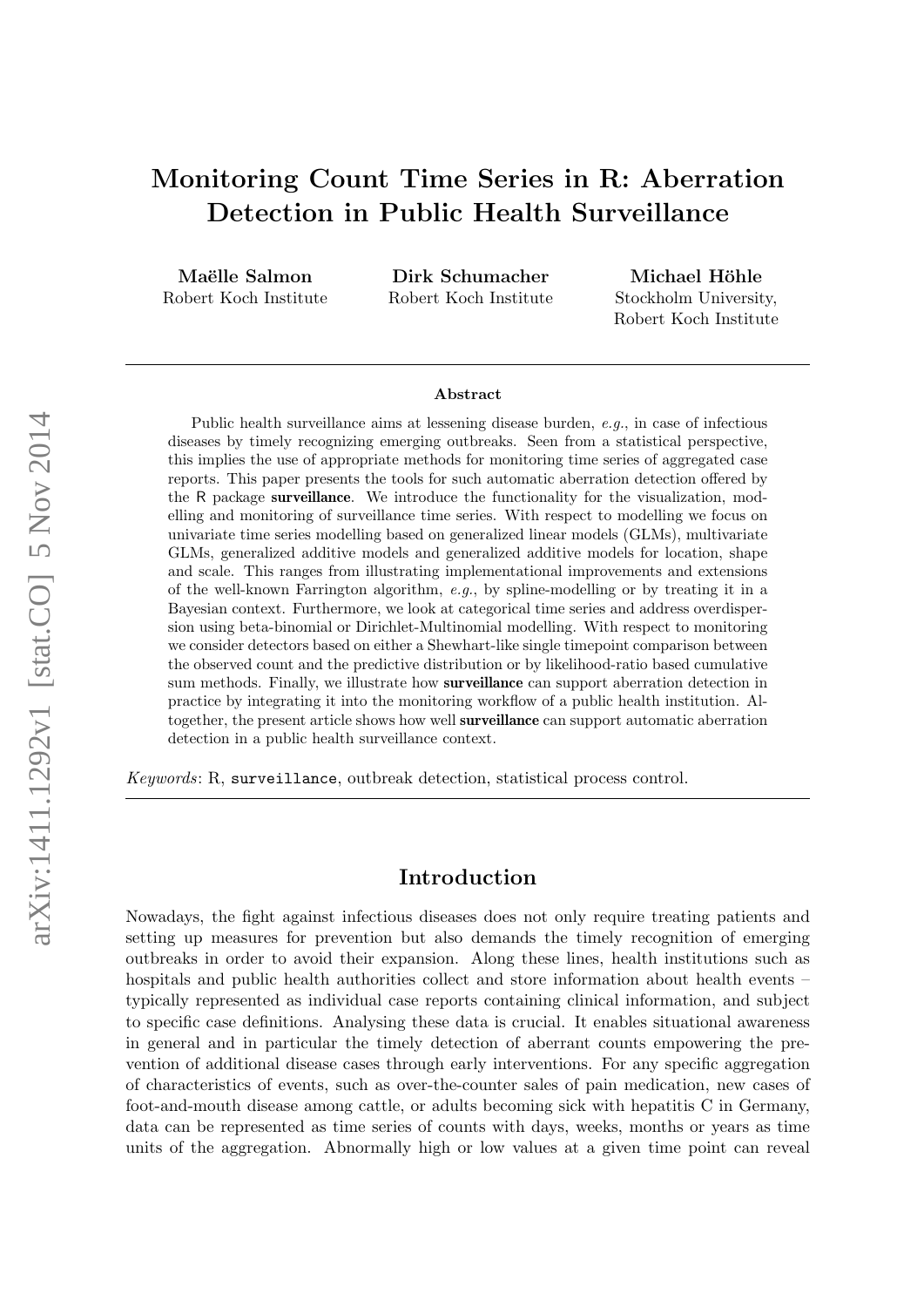critical issues such as an outbreak of the disease or a malfunction of data transmission. Thus, identifying aberrations in the collected data is decisive, for human as well as for animal health.

In this paper we present the R package **surveillance**, which implements a range of methods for aberration detection in time series of counts and proportions. Statistical algorithms provide an objective and reproducible analysis of the data and allow the automation of timeconsuming aspects of the monitoring process. In the recent years, a variety of such tools has flourished in the literature. Reviews of methods for aberration detection in time series of counts can be found in [Buckeridge, Burkom, Campbell, Hogan, and Moore](#page-30-0) [\(2005\)](#page-30-0) and [Un](#page-33-0)[kel, Farrington, Garthwaite, Robertson, and Andrews](#page-33-0) [\(2012\)](#page-33-0). However, the great variety of statistical algorithms for aberration detection can be a hurdle to practitioners wishing to find a suitable method for their data. It is our experience that ready-to-use and understandable implementation and the possibility to use the methods in a routine and automatic fashion are the criteria most important to the epidemiologists.

The package offers an open-source implementation of state-of-the-art methods for the prospective detection of outbreaks in count data time series with established methods, as well as the visualization of the analysed time series. With the package, the practitioner can introduce statistical surveillance into routine practice without too much difficulty. As far as we know, the package is now used in several public health institutions in Europe: at the National Public Health Institute of Finland, at the Swedish Institute for Communicable Disease Control, at the French National Reference Centre for Salmonella, and at the Robert Koch Institute (RKI) in Berlin. The use of surveillance at the RKI shall be the focus of this paper. The package also provides many other functions serving epidemic modelling purposes. Such susceptibleinfectious-recovered based models and their extensions towards regression based approaches are documented in other works (Held, Höhle, and Hofmann [2005;](#page-31-0) Held, Hofmann, Höhle, and [Schmid](#page-31-1) [2006;](#page-31-1) Meyer, Elias, and Höhle [2012;](#page-32-0) Meyer, Held, and Höhle [2014\)](#page-32-1).

The present paper is designed as an extension of two previous articles about the surveillance package published as Höhle  $(2007)$  and Höhle and Mazick  $(2010)$ . On the one hand, the paper aims at giving an overview of the new features added to the package since the publication of the two former papers. On the other hand it intends to illustrate how well the surveillance package can support routine practical disease surveillance by presenting the current surveillance system of infectious diseases at the RKI.

This paper is structured as follows. Section 1 gives an introduction to the data structure used in the package for representing and visualizing univariate or multivariate time series. Furthermore, the structure and use of aberration detection algorithms are explained. Section 2 leads the reader through different surveillance methods available in the package. Section 3 describes the integration of such methods in a complete surveillance system as currently in use at the RKI. Finally, a discussion rounds off the work.

# 1. Getting to know the basics of the package

The package provides a central S4 data class sts to capture multivariate or univariate time series. All further methods use objects of this class as an input. Therefore we first describe how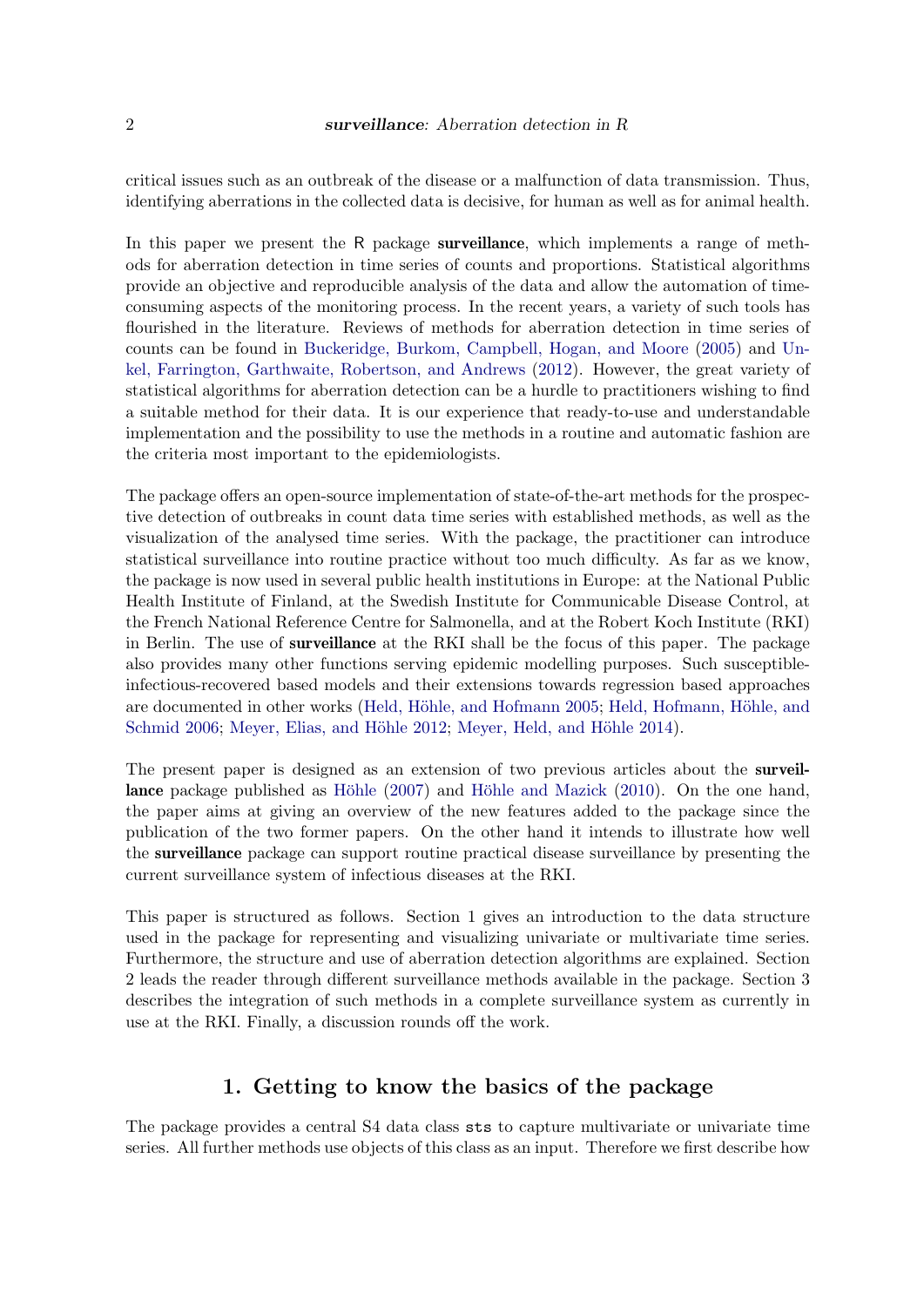to use the sts class and then, as all monitoring methods of the package conform to the same syntax, a typical call of a function for aberration detection will be presented. Furthermore, the visualization of time series and of the results of their monitoring is depicted.

#### 1.1. How to store time series and related information

In surveillance, time series of counts and related information are encoded in a specific S4 class called sts (surveillance time series) that represents possibly multivariate time series of counts. Denote the counts as  $(y_{it}; i = 1, \ldots, m, t = 1, \ldots, n)$ , where *n* is the length of the time series and  $m$  is the number of entities,  $e.g.,$  geographical regions, hospitals or age groups, being monitored. An example which we shall look at in more details is a time series representing the weekly counts of cases of infection with Salmonella Newport in all 16 federal states of Germany from 2004 to 2013 with  $n = 525$  weeks and  $m = 16$  geographical units. Infections with Salmonella Newport, a subtype of Salmonella, can trigger gastroenteritis, prompting the seek of medical care. Infections with Salmonella are notifiable in Germany since 2001 with data being forwarded to the RKI by federal states health authorities on behalf of the local health authorities.

#### Slots of the class sts

The key slots of the sts class are those describing the observed counts and the corresponding time periods of the aggregation. The observed counts  $(y_{it})$  are stored in the  $n \times m$  matrix observed. A number of other slots characterize time. First, epoch denotes the corresponding time period of the aggregation. If the Boolean epochAsDate is TRUE, epoch is the numeric representation of Date objects corresponding to each observation in observed. If the Boolean epochAsDate is FALSE, epoch is the time index  $1 \le t \le n$  of each of these observations. Then, freq is the number of observations per year: 365 for daily data, 52 for weekly data and 12 for monthly data. Finally, start is a vector representing the origin of the time series with two values that are the year and the epoch within that year for the first observation of the time series –  $c(2014,1)$  for a time series starting on the first week of 2014 for instance.

Other slots enable the storage of additional information. Known aberrations are recorded in the Boolean slot state of the same dimensions as observed with TRUE indicating an outbreak and FALSE indicating the absence of any known aberration. The monitored population in each of the units is stored in slot populationFrac, which gives either proportions or numbers. The geography of the zone under surveillance is accessible through slot map which is an object of class SpatialPolygonsDataFrame [\(Pebesma and Bivand](#page-32-2) [2005;](#page-32-2) [Bivand, Pebesma, and Gomez-](#page-30-1)[Rubio](#page-30-1) [2013\)](#page-30-1) providing a shape of the  $m$  areas which are monitored and slot neighbourhood, which is a symmetric matrix of Booleans size  $m^2$  stating the neighbourhood matrix. Slot map is pertinent when units are geographical units, whereas neighbourhood could be useful in any case, e.g., for storing a contact matrix between age groups for modelling purposes. Finally, if monitoring has been performed on the data the information on its control arguments and its results are stored in control, upperbound and alarm presented in Section [1.2.](#page-4-0)

#### Creation of an object of class sts

The creation of a sts object is straightforward, requiring a call to the function new together with the slots to be assigned as arguments. The input of data from external files is one possibility for getting the counts as is described in Höhle and Mazick  $(2010)$ . To exemplify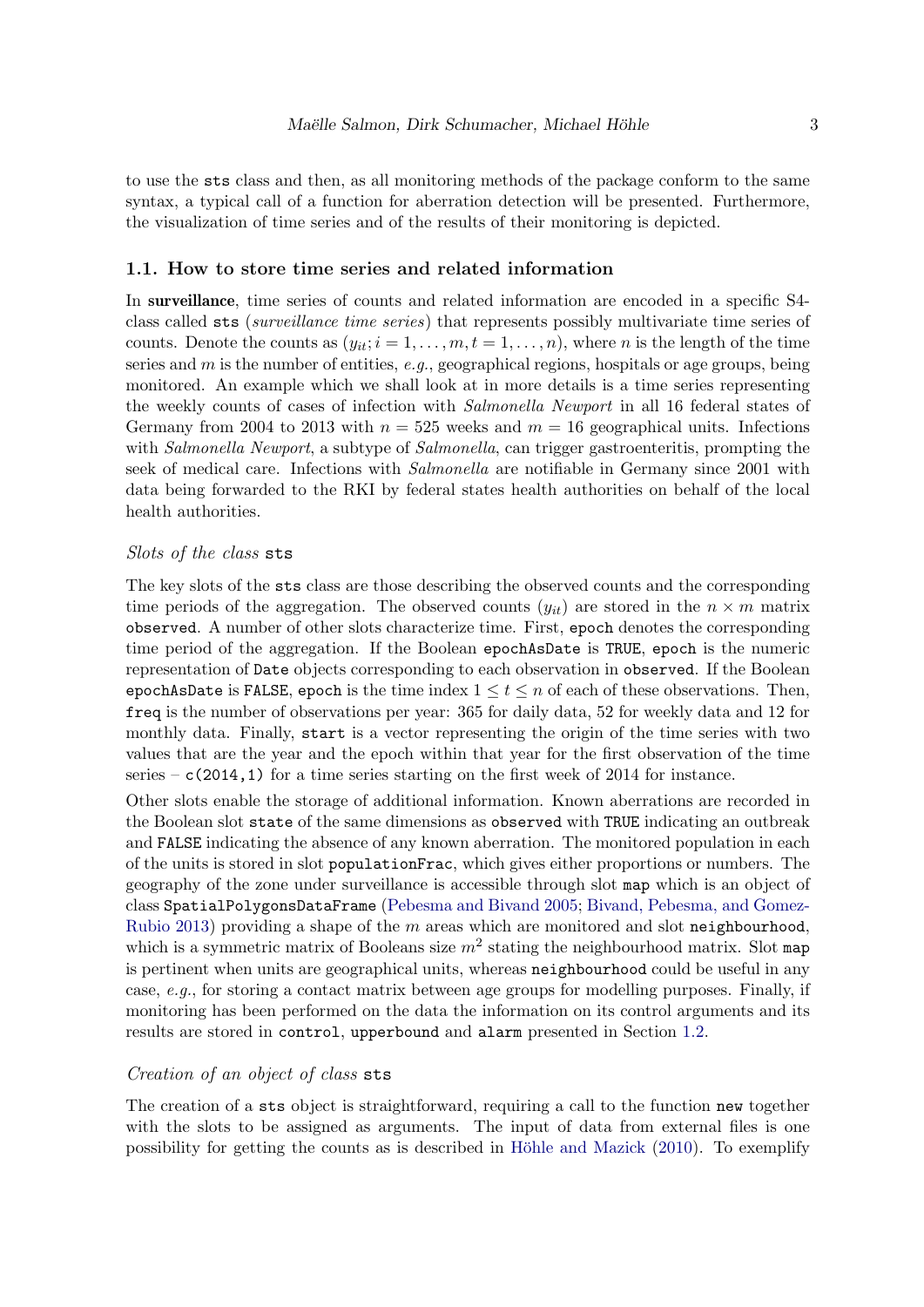<span id="page-3-0"></span>

Figure 1: Weekly number of cases of S. Newport in Germany, 2004-2013.

the process we shall use weekly counts of Salmonella Newport in Germany loaded using data("salmNewport"). "). Alternatively, one can use coercion methods to convert between the ts class and the sts class. Note that this only converts the content of the slot observed, that is,

### R> all.equal(observed(salmNewport),observed(as(as(salmNewport,"ts"),"sts")))

Using the ts class as intermediate step also allows the conversion between other time series classes, e.g. from packages zoo [\(Zeileis and Grothendieck](#page-33-1) [2005\)](#page-33-1) or xts [\(Ryan and Ulrich](#page-33-2) [2014\)](#page-33-2).

### Basic manipulation of objects of the class sts

This time series above is represented as a multivariate sts-object whose dimensions correspond to the 16 German federal states. Values are weekly counts so freq=52. Weeks are here handled as Date objects by setting epochAsDate to TRUE. One can thus for instance get the weekday of the date by calling weekdays(salmNewport). Furthermore, one can use the function format (and the package specific platform independent version dateFormat) to obtain strftime compatible formatting of the epochs. Another advantage of using Date objects is that the plot functions have been re-written for better management of ticks and labelling of the x-axis based on strtime compatible conversion specifications. For example, to get ticks at all weeks corresponding to the first week in a month as well as all weeks corresponding to the first in a year while placing labels consisting of the year at the median index per year:

#### R> plot(salmNewport,

```
xaxis.tickFreq = list("%V'' = atChange, "%m" = atChange,
                                             \sqrt[n]{G''} = atChange),
xaxis.labelFreq = list("%Y'' = atMedian),
xaxis.labelFormat = "%Y", type = observed \tilde{ } time)
```
which is shown in Fig. [1.](#page-3-0) Here, the atChange and atMedian functions are small helper functions and the respective tick lengths are controlled by the surveillance specific option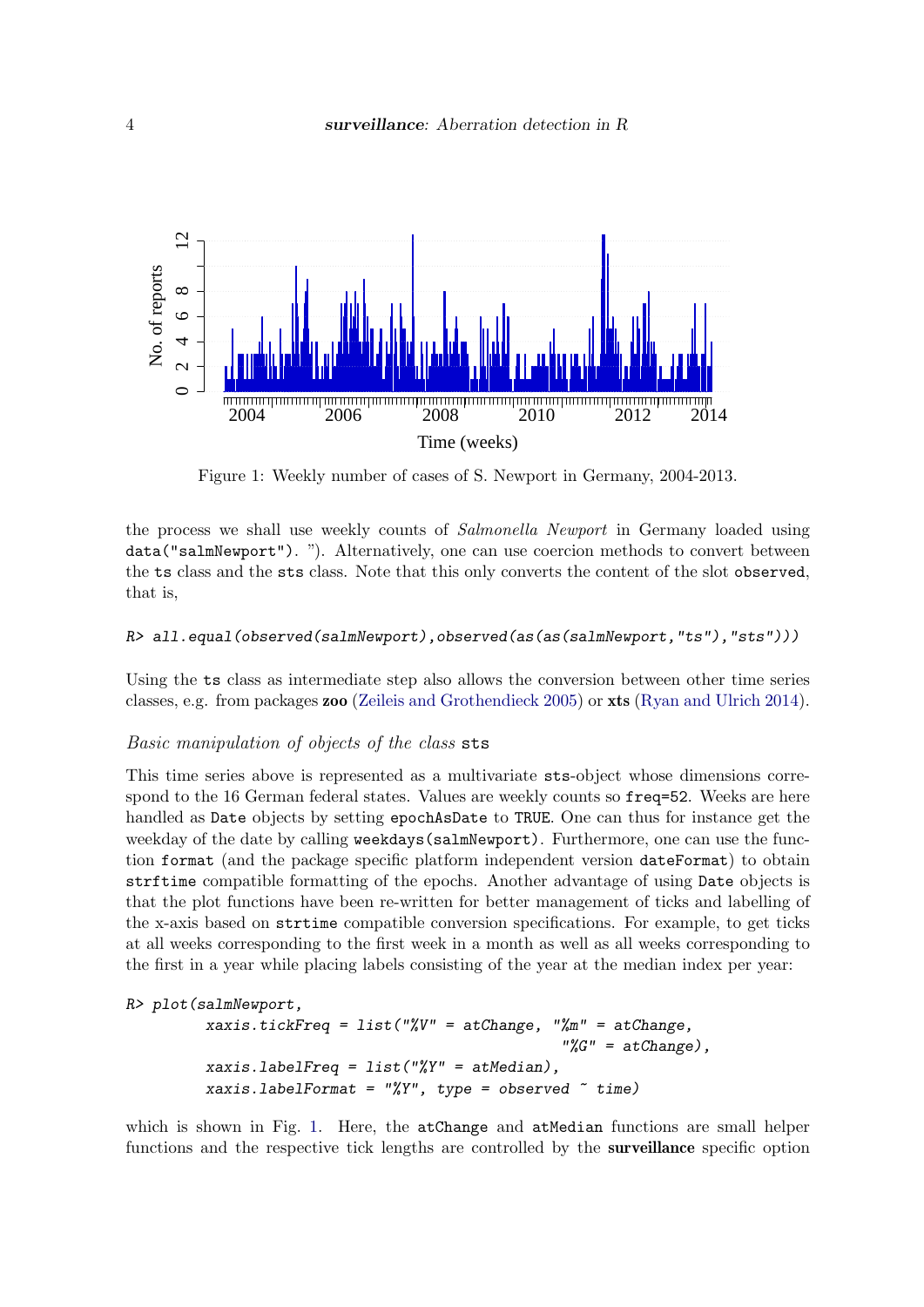<span id="page-4-1"></span>

Figure 2: Weekly count of S. Newport in the German federal states (a) Bavaria and (b) Berlin.

surveillance.options("stsTickFactors"). Actually sts-objects can be plotted using different options: type = observed  $\tilde{\phantom{a}}$  time produces the time series for whole Germany as shown on Fig. [1,](#page-3-0) whereas type = observed  $\tilde{ }$  time | unit is a panelled graph with each panel representing the time series of counts of a federal state as seen on Fig. [2.](#page-4-1)

Once created one can use typical subset operations on a sts-object: for instance salmNewport [1:10, "Berlin"] is a new sts-object with weekly counts for Berlin during the 10 first weeks of the initial dataset; salmNewport[isoWeekYear(epoch(salmNewport))\$ISOYear<=2010,] uses the surveillance's isoWeekYear() function to get a sts-object with weekly counts for all federal states up to 2010. Moreover, one can take advantage of the R function aggregate(). For instance, aggregate(salmNewport, by="unit") returns a sts-object representing weekly counts of *Salmonella Newport* in Germany as a whole, whereas aggregate(salmNewport, by="time") corresponds to the total count of cases in each federal state over the whole period.

### <span id="page-4-0"></span>1.2. How to use aberration detection algorithms

Monitoring algorithms in the package operate on objects of the class sts as described below.

#### Statistical framework for aberration detection

We introduce the framework for aberration detection on an univariate time series of counts  $\{y_t, t = 1, 2, \ldots\}$ . Surveillance aims at detecting an *aberration*, that is to say, an important change in the process occurring at an unknown time  $\tau$ . This change can be a step increase of the counts of cases or a more gradual change [\(Sonesson and Bock](#page-33-3) [2003\)](#page-33-3).

Based on the possibility of such a change, for each time  $t$  we want to differentiate between the two states in-control and out-of-control. At any timepoint  $t_0 \geq 1$ , the available information – *i.e.*, past counts – is defined as  $y_{t_0} = \{y_t : t \le t_0\}$ . Detection is based on a statistic  $r(\cdot)$  with resulting alarm time  $T_A = \min \{ t_0 \geq 1 : r(\mathbf{y}_{t_0}) > g \}$  where g is a known threshold. Functions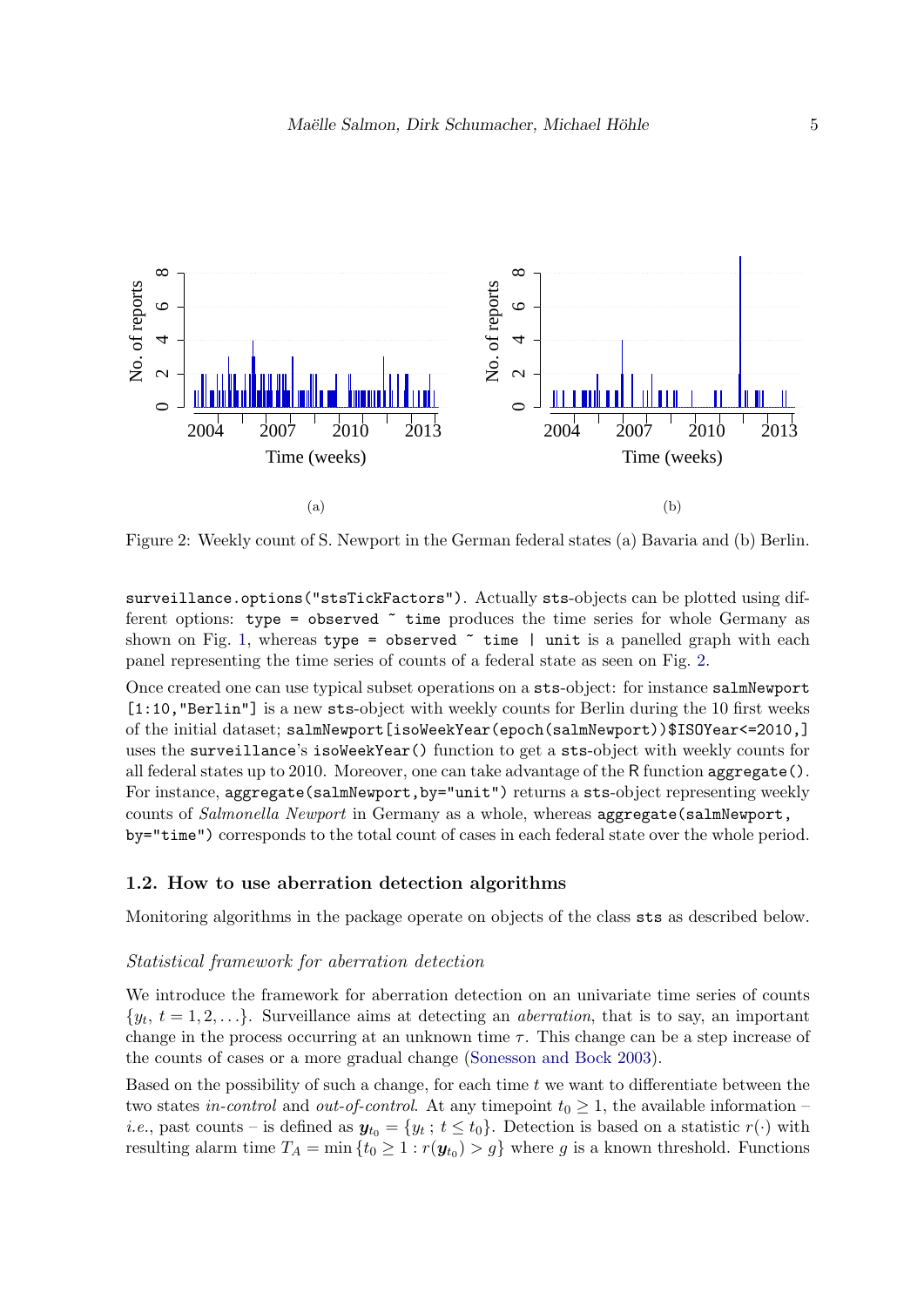for aberration detection thus use past data to estimate  $r(\boldsymbol{y}_{t_0})$ , and compare it to the threshold g, above which the current count can be considered as suspicious and thus doomed as  $out-of$ control.

Threshold values and alarm Booleans for each timepoint of the monitored range are saved in the slots upperbound and alarm, of the same dimensions as observed, while the method parameters used for computing the threshold values and alarm Booleans are stored in the slot control.

#### Aberration detection in the package

To perform such a monitoring of the counts of cases, one has to choose one of the surveillance algorithms of the package – this choice will be the topic of Section [2.](#page-6-0) Then, one must indicate which part of the time series or range has to be monitored  $-$  for instance the current year. Lastly, one needs to specify the parameters specific to the algorithm.

#### Example with the EARS C1 method

We will illustrate the basic principle by using the earsC function that implements the EARS (Early Aberration Detection System) methods of the CDC as described in [Fricker, Hegler,](#page-31-4) [and Dunfee](#page-31-4) [\(2008\)](#page-31-4). This algorithm is especially convenient in situations when little historic information is available. It offers three variants called C1, C2 and C3.

Here we shall expand on C1 for which the baseline are the 7 timepoints before the assessed timepoint  $t_0$ , that is to say  $(y_{t_0-7}, \ldots, y_{t_0-1})$ . The expected value is the mean of the baseline. The method is based on a statistic called  $C_{t_0}$  defined as  $C_{t_0} = \frac{(y_{t_0} - \bar{y}_{t_0})}{s_{t_0}}$ , where

$$
\bar{y}_{t_0} = \frac{1}{7} \cdot \sum_{i=t_0-7}^{t_0-1} y_i
$$
 and  $s_{t_0}^2 = \frac{1}{7-1} \cdot \sum_{i=t_0-7}^{t_0-1} (y_i - \bar{y}_{t_0})^2$ .

Under the null hypothesis of no outbreak, it is assumed that  $C_{t_0} \stackrel{H_0}{\sim} N(0, 1)$ . The upperbound  $U_{t_0}$  is defined by a  $(1 - \alpha) \cdot 100\%$  confidence interval for the mean:  $U_{t_0} = \bar{y}_{t_0} + z_{1-\alpha} s_{t_0}$  where  $z_{1-\alpha}$  is the  $(1-\alpha)$ 'th quantile of the standard normal distribution. An alarm is raised if  $y_{t_0} > U_{t_0}.$ 

The output of the algorithm is a sts-object that contains subsets of slots observed, population and state defined by the range of timepoints specified in the input –  $e,q$  the last 20 timepoints of the timeseries, and with the slots upperbound and alarm filled by the output of the algorithm. Information relative to the range of data to be monitored and to the parameters of the algorithm, such as alpha for earsC, has to be formulated in the slot control. This information is also stored in the slot control of the returned sts-object for later inspection.

```
R> in2011 <- which(isoWeekYear(epoch(salmNewport))$ISOYear == 2011)
R> salmNewportGermany <- aggregate(salmNewport, by = "unit")
R> control <- list(range = in2011, method = "C1", alpha = 0.05)
R> surv \leq earsC(\text{salmNewportGermany}, \text{control} = \text{control})R> plot(surv)
```
The sts-object is easily visualized using the function plot as depicted in Fig. [3,](#page-6-1) which shows the upperbound as a dashed line and the alarms – timepoints where the upperbound has been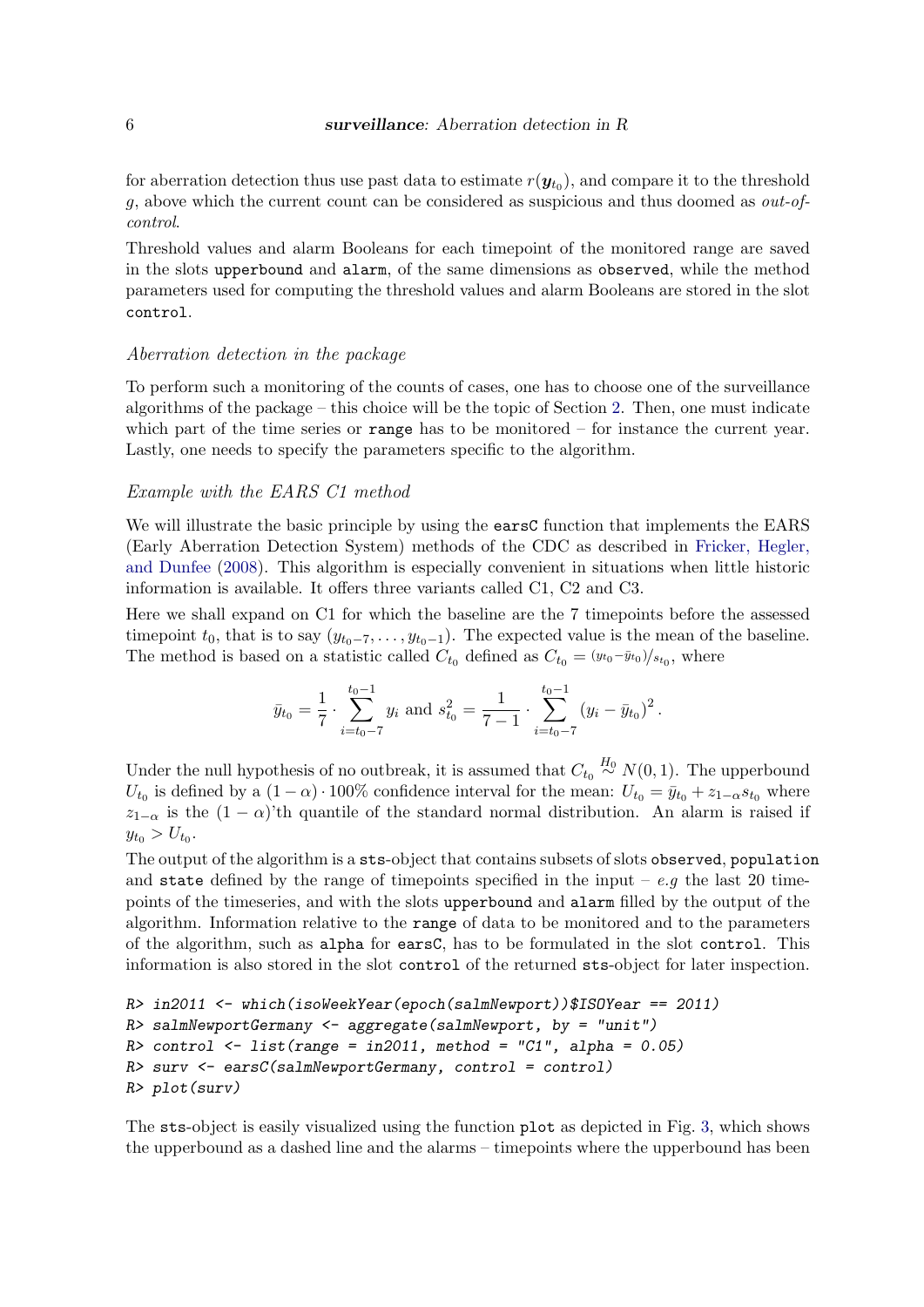<span id="page-6-1"></span>

Figure 3: Weekly reports of S. Newport in Germany in 2011 monitored by the EARS C1 method. The line represents the upperbound calculated by the algorithm. Triangles indicate alarms that are the timepoints where the observed number of counts is higher than the upperbound.

exceeded – as triangles. The four last alarms correspond to a known outbreak in 2011 due to sprouts [\(Bayer, Bernard, Prager, Rabsch, Hiller, Malorny, Pfefferkorn, Frank, de Jong,](#page-30-2) [Friesema](#page-30-2) *et al.* [2014\)](#page-30-2). One sees that the upperbound right after the outbreak is affected by the outbreak: it is very high, so that a smaller outbreak would not be detected.

The EARS methods C1, C2 and C3 are simple in that they only use information from the very recent past. This is appropriate when data has only been collected for a short time or when one expects the count to be fairly constant. However, data from the less recent past often encompass relevant information about  $e.g.,$  seasonality and time trend, that one should take into account when estimating the expected count and the associated threshold. For instance, ignoring an increasing time trend could decrease sensitivity. Inversely, overlooking an annual surge in counts during the summer could decrease specificity. Therefore, it is advisable to use detection methods whose underlying models incorporate essential characteristics of time series of disease count data such as overdispersion, seasonality, time trend and presence of past outbreaks in the records [\(Unkel](#page-33-0) et al. [2012;](#page-33-0) [Shmueli and Burkom](#page-33-4) [2010\)](#page-33-4). Moreover, the EARS methods do not compute a proper prediction interval for the current count. Sounder statistical methods will be reviewed in the next section.

# 2. Using surveillance in selected contexts

<span id="page-6-0"></span>More than a dozen algorithms for aberration detection are implemented in the package. Among those, this section presents a set of representative algorithms, which are already in routine application at several public health institutions or which we think have the potential to become so. First we describe the Farrington method introduced by [Farrington, Andrews,](#page-31-5) [Beale, and Catchpole](#page-31-5) [\(1996\)](#page-31-5) together with the improvements proposed by [Noufaily, Enki,](#page-32-3) [Farrington, Garthwaite, Andrews, and Charlett](#page-32-3) [\(2012\)](#page-32-3). As a Bayesian counterpart to these methods we present the BODA method published by Manitz and Höhle [\(2013\)](#page-32-4) which allows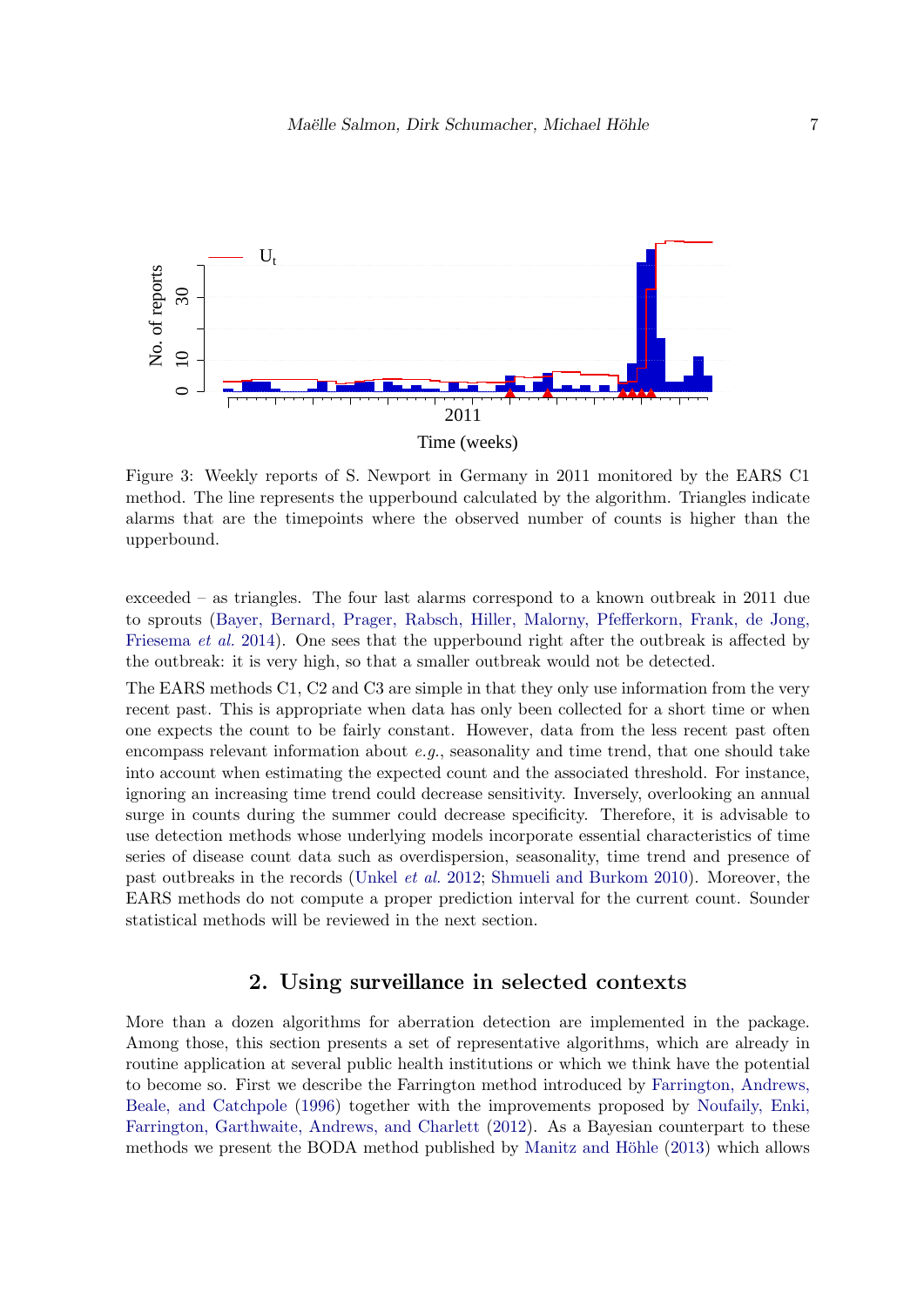the easy integration of covariates. All these methods perform one-timepoint detection in that they detect aberrations only when the count at the currently monitored timepoint is above the threshold. Hence, no accumulation of evidence takes place. As an extension, we introduce an implementation of the negative binomial cumulative sum (CUSUM) of Höhle and Paul [\(2008\)](#page-31-6) that allows the detection of sustained shifts by accumulating evidence over several timepoints. Finally, we present a method suitable for categorical data described in Höhle [\(2010\)](#page-31-7) that is also based on cumulative sums.

#### 2.1. One size fits them all for count data

Two implementations of the Farrington method, which is currently the method of choice at European public health institutes [\(Hulth, Andrews, Ethelberg, Dreesman, Faensen, van](#page-31-8) [Pelt, and Schnitzler](#page-31-8) [2010\)](#page-31-8), exist in the package. First, the original method as described in [Farrington](#page-31-5) et al. [\(1996\)](#page-31-5) is implemented as function farrington. Its use was already described in Höhle and Mazick  $(2010)$ . Now, the newly implemented function farringtonFlexible supports the use of this *original method* as well as of the *improved method* built on suggestions made by [Noufaily](#page-32-3) *et al.* [\(2012\)](#page-32-3) for improving the specificity without reducing the sensitivity. In the function farringtonFlexible one can choose to use the original method or the improved method by specification of appropriate control arguments. Which variant of the algorithm is to be used is determined by the contents of the control slot. In the example below, control1 corresponds to the use of the original method and control2 indicates the options for the improved method.

```
R> control1 <- list(range = in2011, noPeriods = 1,
                  b = 4, w = 3, weightsThreshold = 1,
                  pastWeeksNotIncluded = 3, pThresholdTrend = 0.05,
                  thresholdMethod = "delta")
R> control2 <- list(range = in2011, noPeriods = 10,
                  b = 4, w = 3, weightsThreshold = 2.58,
                  pastWeeksNotIncluded = 26, pThresholdTrend = 1,
                  thresholdMethod = "nbPlugin")
```
In both cases the steps of the algorithm are the same. In a first step, an overdispersed Poisson generalized linear model with log link is fitted to the reference data  $y_{t_0} \subseteq \{y_t : t \leq t_0\}$ , where  $E(y_t) = \mu_t$  with  $\log \mu_t = \alpha + \beta t$  and  $Var(y_t) = \phi \cdot \mu_t$  and where  $\phi \ge 1$  is ensured.

The original method took seasonality into account by using a subset of the available data as reference data for fitting the GLM: w timepoints centred around the timepoint located  $1, 2, \ldots, b$  years before  $t_0$ , amounting to a total  $b \cdot (2w + 1)$  reference values. Yet, it was shown in [Noufaily](#page-32-3) *et al.* [\(2012\)](#page-32-3) that the algorithm performs better when using more historical data. In order to do do so without disregarding seasonality, the authors introduced a zero order spline with 11 knots, which can be conveniently represented as a 10-level factor. We have extended this idea in our implementation so that one can choose an arbitrary number of periods in each year. Thus,  $\log \mu_t = \alpha + \beta t + f(t)$  where  $f(t)$  is a zero order periodic spline with noPeriods  $+1$  knots represented as a noPeriods-level factor. The algorithm uses w, b and noPeriods to deduce the length of periods so they have the same length up to rounding. An exception is the reference window centred around  $t_0$ . Figure [4](#page-8-0) shows a minimal example, where each character corresponds to a different period. Note that setting noPeriods  $= 1$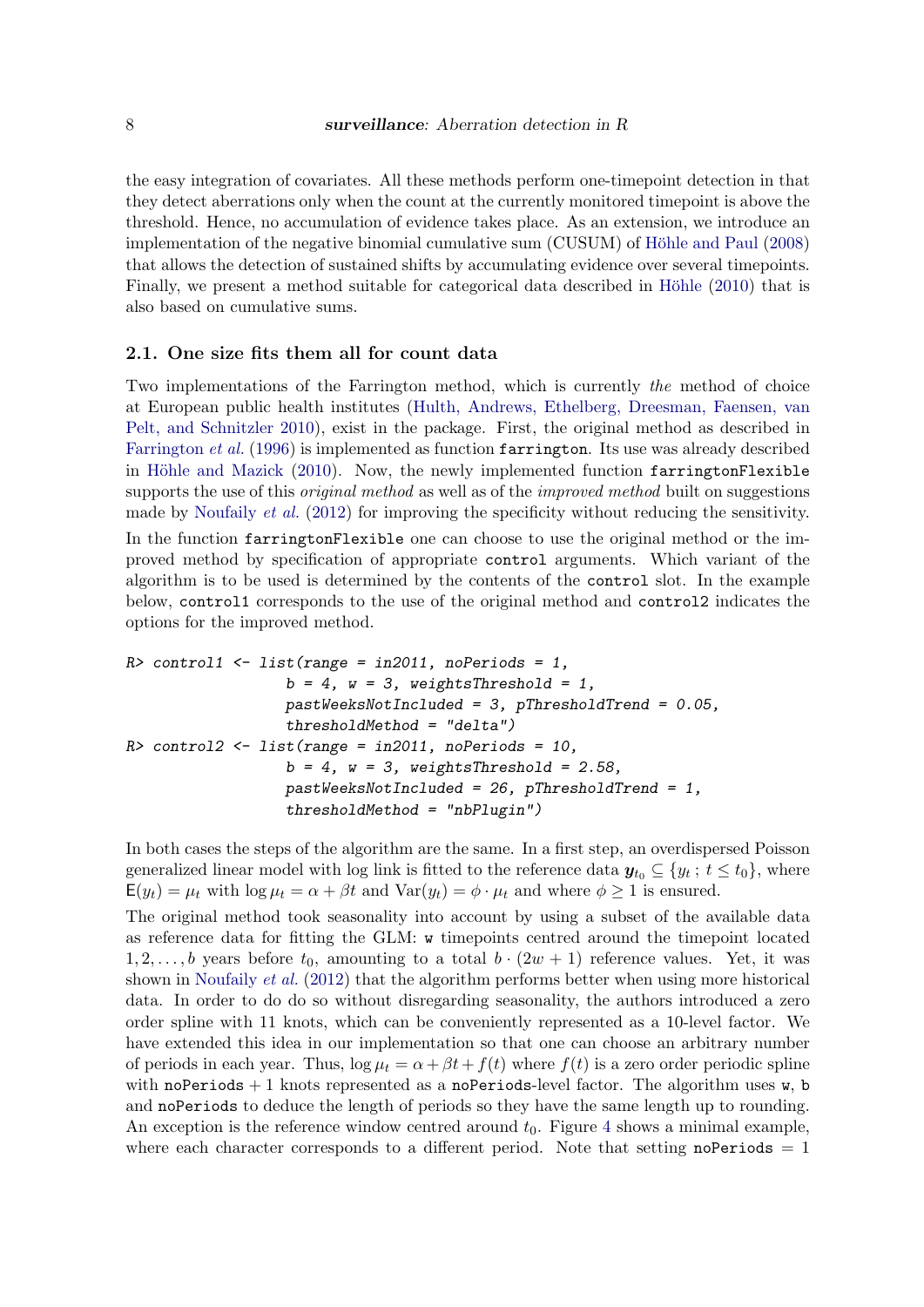<span id="page-8-0"></span>

Figure 4: Construction of the noPeriods-level factor to account for seasonality, depending on the value of the half-window size  $w$  and of the freq of the data. Here the number of years to go back in the past b is 2. Each level of the factor variable corresponds to a period delimited by ticks and is denoted by a character. The windows around  $t_0$  are respectively of size  $2w+1$ ,  $2w+1$  and  $w+1$ . The segments between them are divided into the other periods so that they have the same length up to rounding.

corresponds to using the original method with only a subset of the data: there is only one period defined per year, the reference window around  $t_0$  and other timepoints are not included in the model.

Moreover, it was shown in [Noufaily](#page-32-3) *et al.* [\(2012\)](#page-32-3) that is is better to exclude the last 26 weeks before  $t_0$  from the baseline in order to avoid reducing sensitivity when an outbreak has started recently before  $t_0$ . In the farringtonFlexible function, one controls this by specifying pastWeeksNotIncluded, which is the number of last timepoints before  $t_0$  that are not to be used. The default value is 26.

Lastly, in the new implementation a population offset can be included in the GLM by setting populationBool to TRUE and supplying the possibly time-varying population size in the population slot of the sts-object, but this will not be discussed further here.

In a second step, the expected number of counts  $\mu_{t_0}$  is predicted for the current timepoint  $t_0$  using this GLM. An upperbound  $U_{t_0}$  is calculated based on this predicted value and its variance. The two versions of the algorithm make different assumptions for this calculation. The original method assumes that a transformation of the prediction error  $g(y_{t_0} - \hat{\mu}_{t_0})$  is normally distributed, for instance when using the identity transformation  $g(x) = x$  one obtains

$$
y_{t_0} - \hat{\mu}_0 \sim \mathcal{N}(0, \text{Var}(y_{t_0} - \hat{\mu}_0))\cdot
$$

The upperbound of the prediction interval is then calculated based on this distribution. First we have that

$$
Var(y_{t_0} - \hat{\mu}_{t_0}) = Var(\hat{y}_{t_0}) + Var(\hat{\mu}_{t_0}) = \phi \mu_0 + Var(\hat{\mu}_{t_0})
$$

with  $Var(\hat{y}_{t_0})$  being the variance of an observation and  $Var(\hat{\mu}_{t_0})$  being the variance of the estimate. The threshold, defined as the upperbound of a one-sided  $(1 - \alpha) \cdot 100\%$  confidence interval, is

$$
U_{t_0} = \hat{\mu}_0 + z_{1-\alpha} \widehat{\text{Var}}(y_{t_0} - \hat{\mu}_{t_0}).
$$

This method can be used by setting the control option thresholdMethod equal to "delta". However, a weakness of this procedure is the normality assumption itself, so that an alternative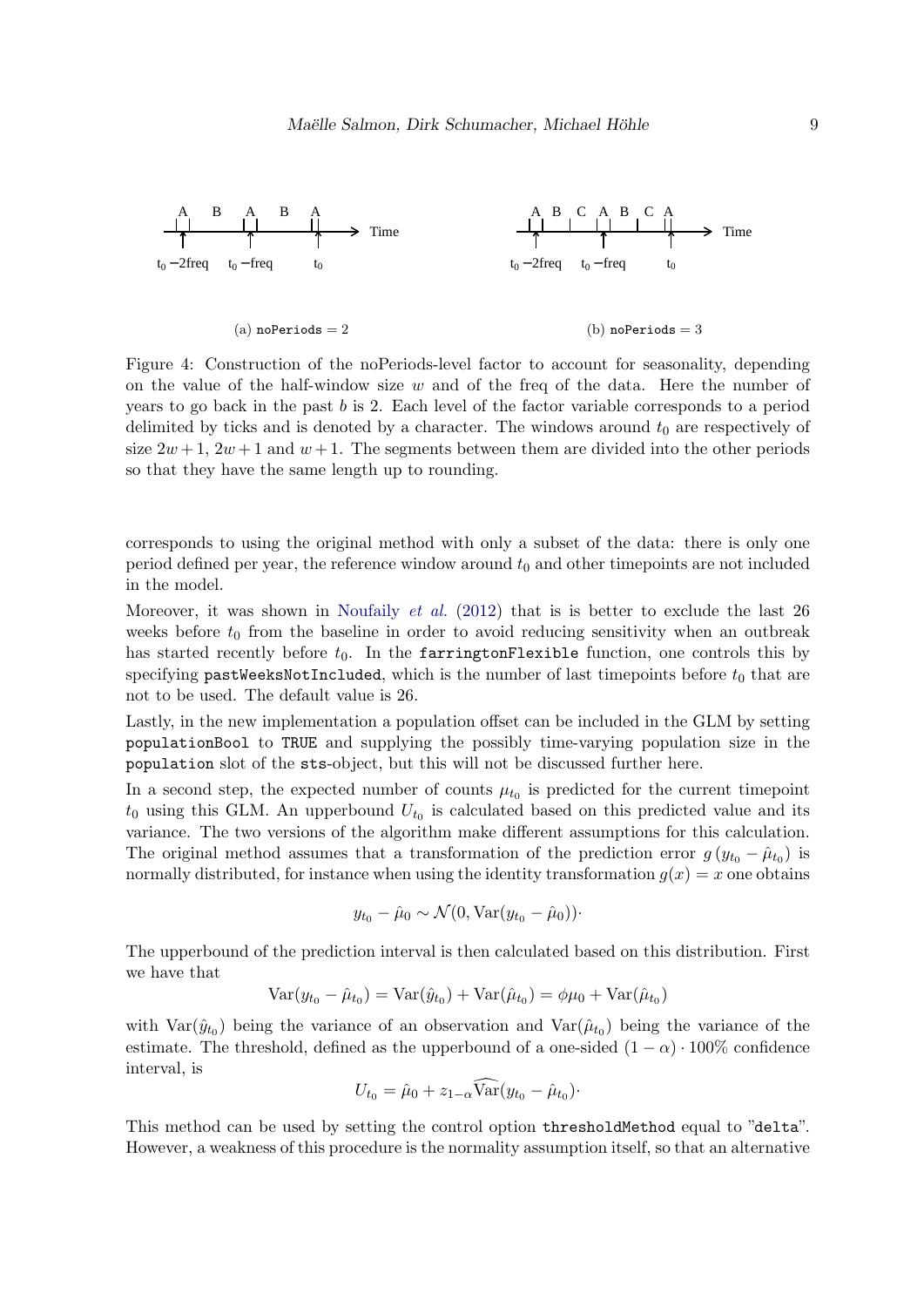was presented in [Noufaily](#page-32-3) *et al.* [\(2012\)](#page-32-3) and implemented as thresholdMethod="Noufaily". The central assumption of this approach is that  $y_{t_0} \sim NB(\mu_{t_0}, \nu)$ , with  $\mu_{t_0}$  the mean of the distribution and  $\nu = \mu_{0}/\phi - 1$  its overdispersion parameter. In this parameterization, we still have  $E(y_t) = \mu_t$  and  $Var(y_t) = \phi \cdot \mu_t$  with  $\phi > 1$  – otherwise a Poisson distribution is assumed for the observed count. The threshold is defined as a quantile of the negative binomial distribution with plug-in estimates  $\hat{\mu}_{t_0}$  and  $\hat{\phi}$ . Note that this disregards the estimation uncertainty in  $\hat{\mu}_{t_0}$  and  $\hat{\phi}$ . As a consequence, the method "muan" (mu for  $\mu$  and an for asymptotic normal) tries to solve the problem by using the asymptotic normal distribution of  $(\hat{\alpha}, \hat{\beta})$  to derive the upper  $(1 - \alpha) \cdot 100\%$  quantile of the asymptotic normal distribution of  $\hat{\mu}_{t_0} = \hat{\alpha} + \hat{\beta}t_0$ . Note that this does not reflect all estimation uncertainty because it disregards the estimation uncertainty of  $\hat{\phi}$ . Note also that for time series where the variance of the estimator is large, the upperbound also ends up being very large. Thus, the method "nbPlugin" seems to provide information that is easier to interpret by epidemiologists but with "muan" being more statistically correct.

In a last step, the observed count  $y_{t_0}$  is compared to the upperbound  $U_{t_0}$  and an alarm is raised if  $y_{t_0} > U_{t_0}$ . In both cases the fitting of the GLM involves three important steps. First, the algorithm performs an optional power-transformation for skewness correction and variance stabilisation, depending on the value of the parameter powertrans in the control slot. Then, the significance of the time trend is checked. The time trend is included only when significant at a chosen level pThresholdTrend, when they are more than three years reference data and if no overextrapolation occurs because of the time trend. Lastly, past outbreaks are reweighted based on their Anscombe residuals. In farringtonFlexible the limit for reweighting past counts, weightsThreshold, can be specified by the user. If the Anscombe residuals of a count is higher than weightsThreshold it is reweighted accordingly in a second fitting of the GLM. [Farrington](#page-31-5) et al. [\(1996\)](#page-31-5) used a value of 1 whereas [Noufaily](#page-32-3) [et al.](#page-32-3) [\(2012\)](#page-32-3) advises a value of 2.56 so that the reweighting procedure is less drastic, because it also shrinks the variance of the observations.

The original method is widely used in public health surveillance [\(Hulth](#page-31-8) et al. [2010\)](#page-31-8). The reason for its success is primarily that it does not need to be fine-tuned for each specific pathogen. It is hence easy to implement it for scanning data for many different pathogens. Furthermore, it does tackle classical issues of surveillance data: overdispersion, presence of past outbreaks that are reweighted, seasonality that is taken into account differently in the two methods. An example of use of the function is shown on Fig. [5](#page-10-0) with the code below.

### R> salm.farrington <- farringtonFlexible(salmNewportGermany, control1)  $R$ > salm.noufaily  $\leq$  farringtonFlexible(salmNewportGermany, control2)

With our implementation of the improvements presented in [Noufaily](#page-32-3) *et al.* [\(2012\)](#page-32-3) we hope that the method with time can replace the original method in routine use. The RKI system described in section [3.2](#page-28-0) already uses this improved method.

### Similar methods in the package

The package also contains further methods based on a subset of the historical data: bayes, rki and cdc. See Tab. [1](#page-26-0) for the corresponding references. Here, bayes uses a simple conjugate prior-posterior approach and computes the parameters of a negative binomial distribution based on past values. The procedure rki makes either the assumption of a normal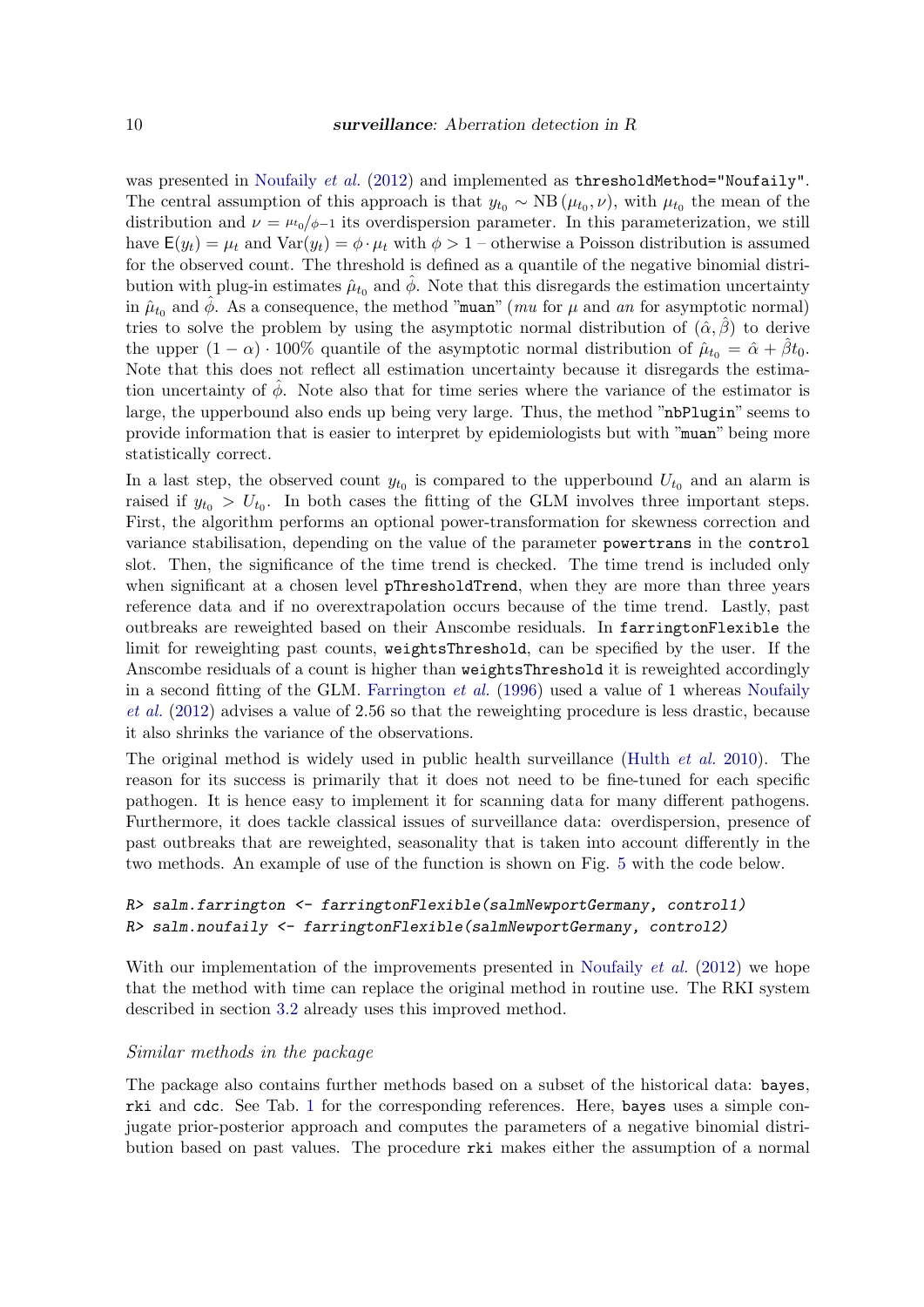<span id="page-10-0"></span>

Figure 5: S. Newport in Germany in 2011 monitored by (a) the original method and (b) the improved method. For the figure we turned off the option that the threshold is only computed if there were more than 5 cases during the 4 last timepoints including  $t_0$ . One gets less alarms with the most recent method and still does not miss the outbreak in the summer. Simulations on more time series support the use of the improved method instead of the original method.

or a Poisson distribution based on the mean of past counts. Finally, cdc aggregates weekly data into 4-week-counts and computes a normal distribution based upper confidence interval. None of these methods offers the inclusion of a linear trend, down-weighting of past outbreaks or power transformation of the data. Although these methods are good to have at hand, we personally recommend the use of the improved method implemented in the function farringtonFlexible.

#### 2.2. A Bayesian refinement

The farringtonFlexible function described previously was a first indication that the monitoring of surveillance time series requires a good modelling of the time series before assessing aberrations. Generalized linear models (GLMs) and generalized additive models (GAMs) are well-established and powerful modelling frameworks for handling the count data nature and trends of time series in a regression context. The boda procedure (Manitz and Höhle [2013\)](#page-32-4) continues this line of thinking by extending the simple GLMs used in the farrington and farringtonFlexible procedures to a fully fledged Bayesian GAM allowing for penalized splines, e.g., to describe trends and seasonality, while simultaneously adjusting for previous outbreaks or concurrent processes influencing the case counts. A particular advantage of the Bayesian approach is that it constitutes a seamless framework for performing both estimation and subsequent prediction: the uncertainty in parameter estimation is directly carried forward to the predictive posterior distribution. No asymptotic normal approximations nor plug-in inference is needed. For fast approximate Bayesian inference we use the INLA R package [\(Rue,](#page-33-5) [Martino, Lindgren, Simpson, and Riebler](#page-33-5) [2013\)](#page-33-5) to fit the Bayesian GAM.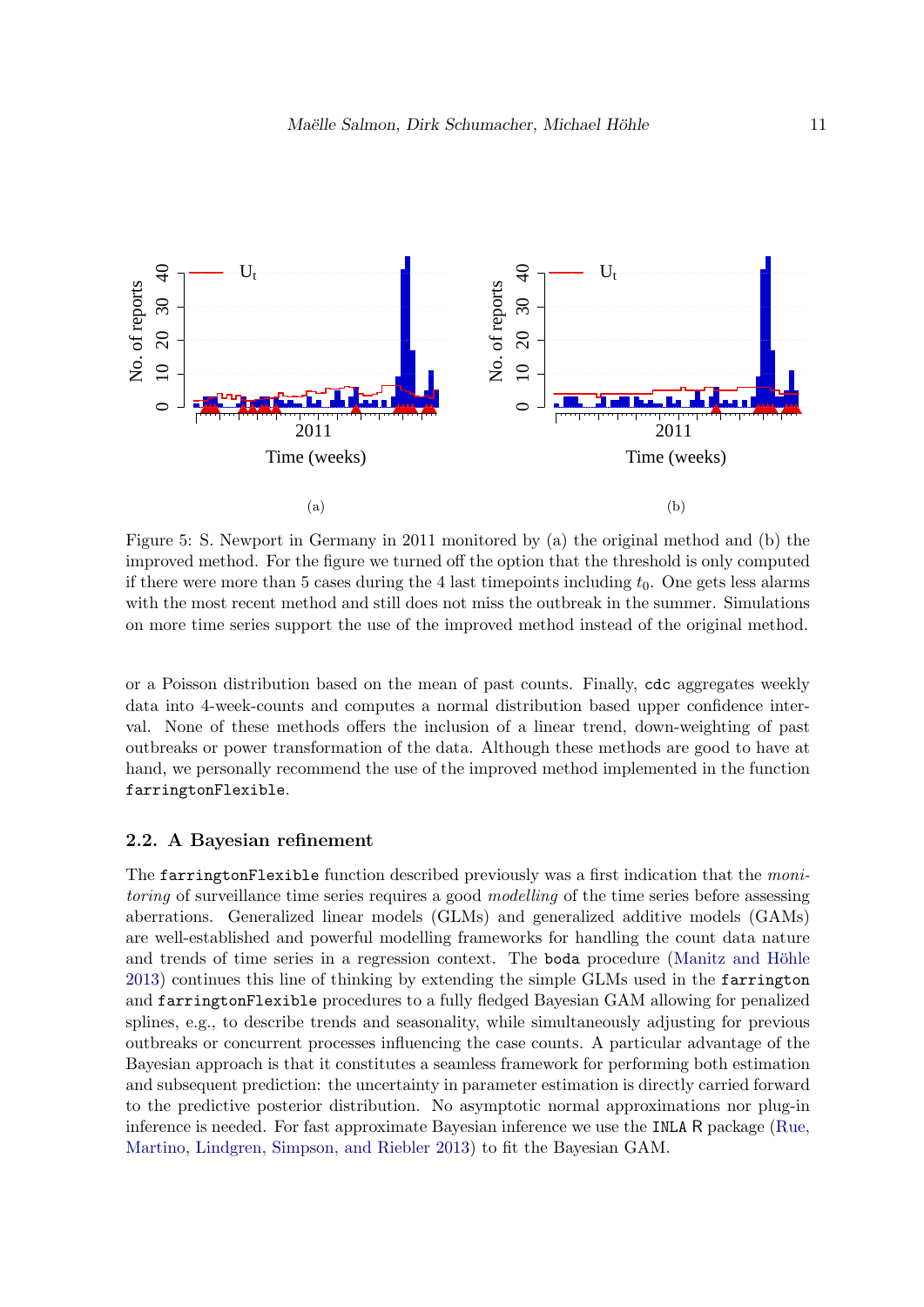<span id="page-11-0"></span>

Figure 6: Weekly number of reported campylobacteriosis cases in Germany 2002-2011 as vertical bars. In addition, the corresponding mean absolute humidity time series is shown as a white curve.

Still, monitoring with boda is substantially slower than using the Farrington procedures. Furthermore, detailed regression modelling is only meaningful if the time series is known to be subject to external influences on which information is available. Hence, the typical use at a public health institution would be the detailed analysis of a few selected time series,  $e.q.,$ critical ones or those with known trend character.

As an example, Manitz and Höhle [\(2013\)](#page-32-4) studied the influence of absolute humidity on the occurence of weekly reported campylobacter cases in Germany.

```
R> data("campyDE")
R> cam.sts <- new("sts", epoch = as.numeric(campyDE$date),
                 observed = campyDE$case, state = campyDE$state,
                 epochAsDate = TRUE)
R> plot(cam.sts, legend = NULL, xlab = "time [weeks]", ylab = "No. reported",
      col = "gray", \text{cex} = 2, \text{cex.axis} = 2, \text{cex.lab} = 2)R> lines(campyDE$hum * 50, col = "darkblue", lwd = 2)
```
The corresponding plot of the weekly time series is shown in Fig. [6.](#page-11-0) We observe a strong association between humidity and case numbers - an association which is stronger than with,  $e.g.,$  temperature or relative humidity. As noted in Manitz and Höhle [\(2013\)](#page-32-4) the excess in cases in 2007 is thus partly explained by the high atmospheric humidity. Furthermore, an increase in case numbers during the 2011 STEC O104:H4 outbreak is observed, which is explained by increased awareness and testing of many gastroenteritits pathogens during that period. The hypothesis is thus that there is no actual increased disease activity [\(Bernard, Werber, and](#page-30-3) [Hohle](#page-30-3) [2014\)](#page-30-3). Unfortunately, the German reporting system only records positive test results without keeping track of the number of actual tests performed – otherwise this would have been a natural adjustment variable. Altogether, the series contains several artefacts which appear prudent to address when monitoring the campylobacteriosis series.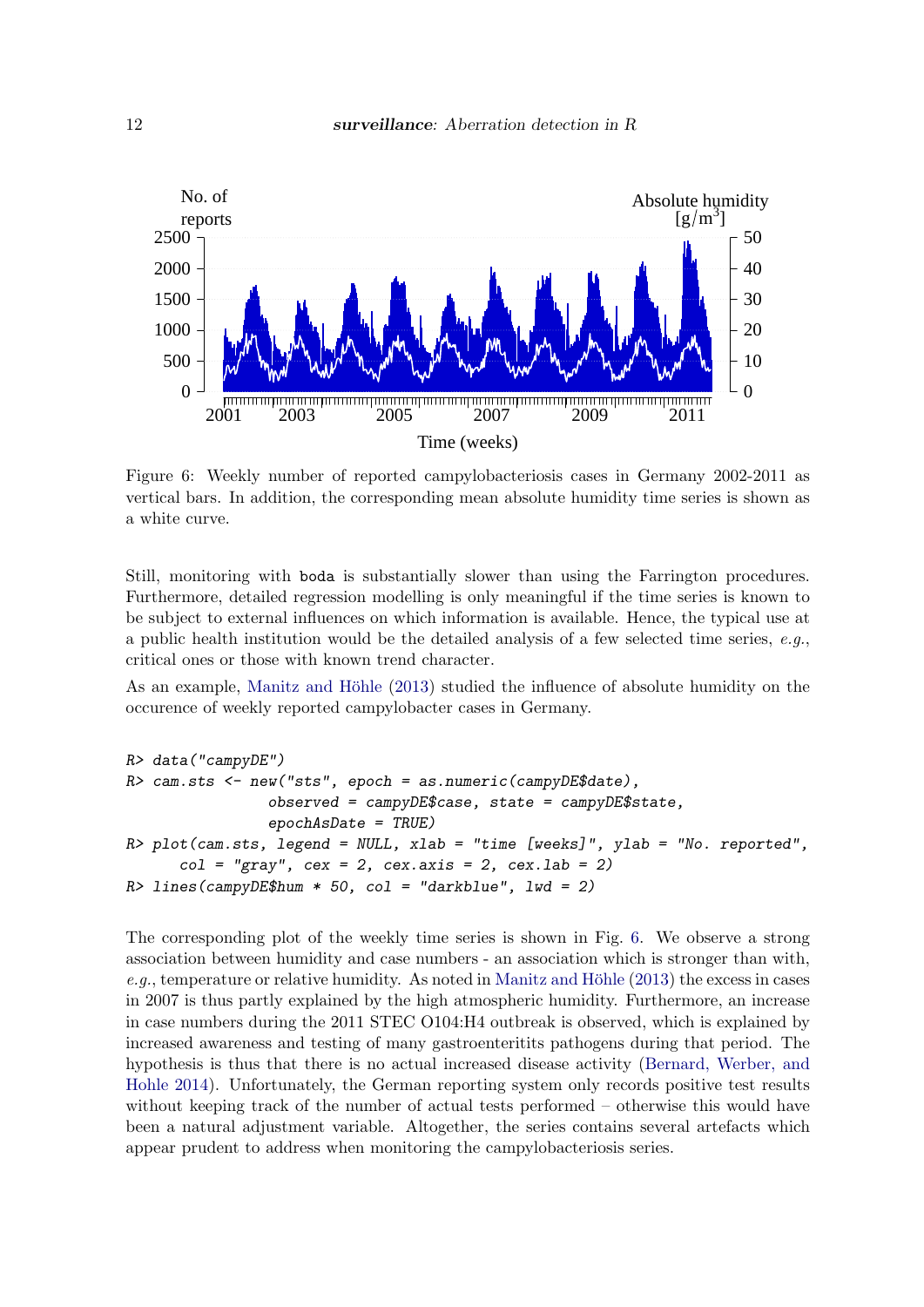The GAM in boda is based on the negative binomial distribution with time-varying expectation and time constant overdispersion parameter, i.e.,

$$
y_t \sim \text{NB}(\mu_t, \nu)
$$

with  $\mu_t$  the mean of the distribution and  $\nu$  the dispersion parameter [\(Lawless](#page-31-9) [1987\)](#page-31-9). To achieve compatibility with the quasi-Poisson model we let  $\phi = (\mu_t + \nu)/\nu$ . Hence we have  $E(y_t) = \mu_t$  and  $Var(y_t) = \phi \cdot \mu_t$  with  $\phi > 1$ . The linear predictor is given by

$$
\log(\mu_t) = \alpha_{0t} + \beta t + \gamma_t + \boldsymbol{x}_t^{\top} \boldsymbol{\delta} + \xi z_t, \quad t = 1, \ldots, t_0.
$$

Here, the time-varying intercept  $\alpha_{0t}$  is described by a penalized spline (*e.g.*, first or second order random walk) and  $\gamma_t$  denotes a periodic penalized spline (as implemented in INLA) with period equal to the periodicity of the data. Furthermore,  $\beta$  characterizes the effect of a possible linear trend (on the log-scale) and  $\xi$  is the effect of previous outbreaks. Typically,  $z_t$ is a zero-one process denoting if there was an outbreak in week  $t$ , but more involved adaptive and non-binary forms are imaginable. Finally,  $x_t$  denotes a vector of possibly time-varying covariates, which influence the expected number of cases. Data from timepoints  $1, \ldots, t_0 - 1$ are now used to determine the posterior distribution of all model parameters and subsequently the posterior predictive distribution of  $y_{t_0}$  is computed. If the actual observed value of  $y_{t_0}$  is above the  $(1 - \alpha) \cdot 100\%$  quantile of the predictive posterior distribution an alarm is flagged for  $t_0$ .

Below we illustrate the use of boda to monitor the campylobacterioris time series from 2007. In the first case we include in the model for  $\log(\mu_t)$  penalized splines for trend and seasonality and a simple linear trend.

```
R> rangeBoda <- which(epoch(cam.sts) >= as.Date("2007-01-01"))
R> control.boda <- list(range = rangeBoda, X = NULL, trend = TRUE,
                      season = TRUE, prior = "iid", alpha = 0.025,
                      mc.munu = 10000, mc.y = 1000)R> boda \leq boda(cam.sts, control = control.boda)
```
In the second case we instead use only penalized and linear trend components, and, furthermore, include as covariates lags 1-4 of the absolute humidity as well as zero-one indicators for  $t_0$  belonging to the last two weeks (christmas) or first two years (newyears) of the year, respectively. The later two variables are needed, because there is a systematically changed reporting behaviour at the turn of the year (c.f. Fig. [6\)](#page-11-0). Finally, O104period is an indicator variable on whether the reporting week belongs to the W21-W30 - 2011 period of increased awareness during the O104:H4 STEC outbreak. No additional correction for past outbreaks is made.

```
R> covarNames <- c("l1.hum", "l2.hum", "l3.hum", "l4.hum",
                 "newyears", "christmas", "O104period")
R> control.boda2 <- modifyList(control.boda,
                             list(X = campyDE[, covarNames], season = FALSE)R> boda.covars <- boda(cam.sts, control = control.boda2)
```
We plot boda.covars in Fig. [7](#page-13-0) and compare the output of the two boda calls with the output of farrington, farringtonFlexible and bayes in Fig. [8.](#page-14-0)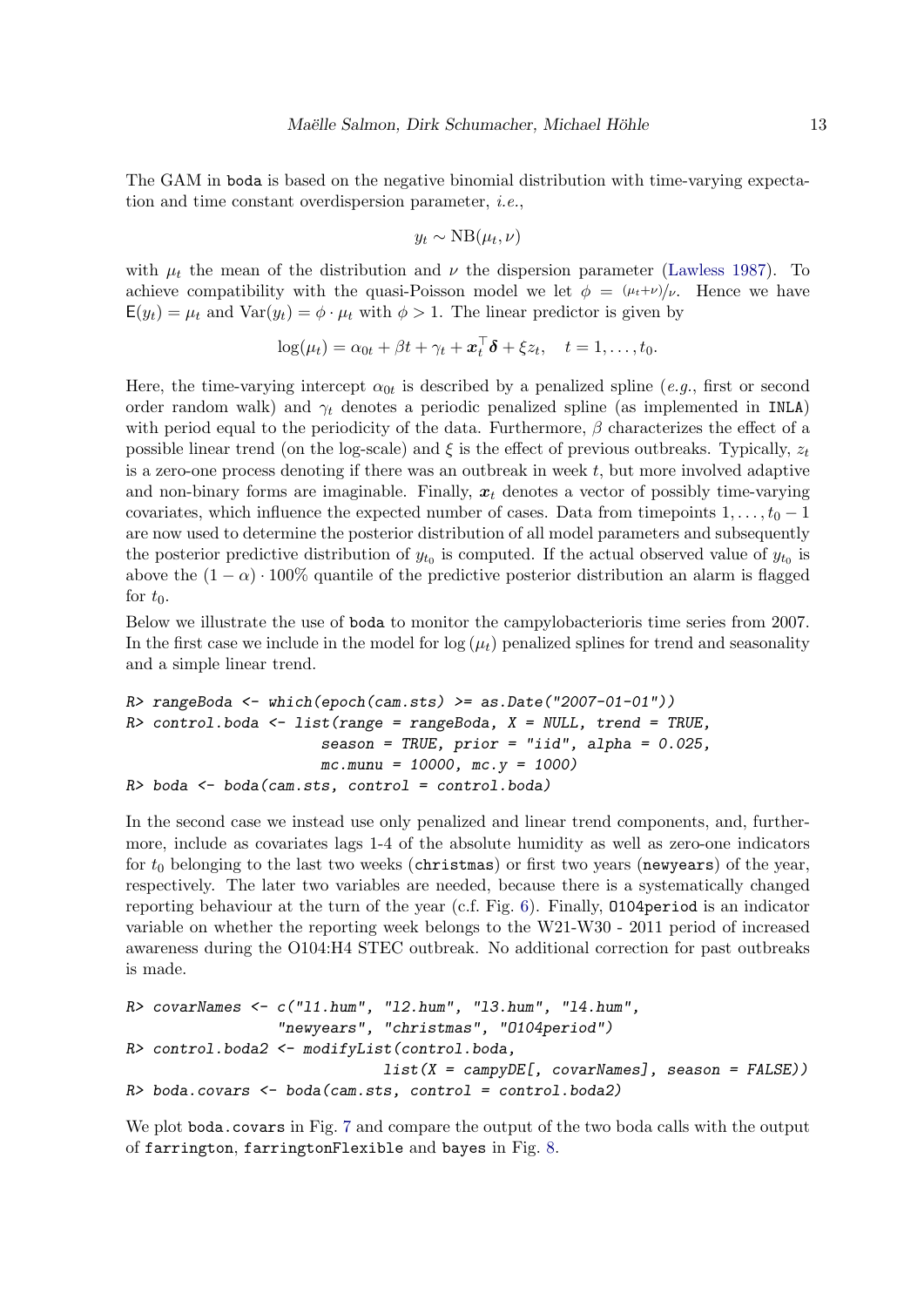<span id="page-13-0"></span>

Figure 7: Weekly reports of Campylobacter in Germany in 2007-2011 monitored by the boda method with covariates. The line represents the upperbound calculated by the algorithm. Triangles indicate alarms, i.e. timepoints where the observed number of counts is higher than the upperbound.

```
R> cam.surv <- combineSTS(list(boda.covars=boda.covars,boda=boda,bayes=bayes,
                              farrington=far,farringtonFlexible=farflex))
R> plot(cam.surv,type = alarm \tilde{ } time)
```
Note here that the Bayes procedure is not really useful as the adjustment for seasonality only works poorly. Moreover, we think that this method produces many false alarms for this time series because it disregards the increasing time trend in number of reported cases. Furthermore, it becomes clear that the improved Farrington procedure acts similar to the original procedure, but the improved reweighting and trend inclusion produces fewer alarms.

### 2.3. Beyond one-timepoint detection

GLMs as used in the Farrington method are suitable for the purpose of aberration detection since they allow a regression approach for adjusting counts for known phenomena such as trend or seasonality in surveillance data. Nevertheless, the Farrington method only performs one-timepoint detection. In some contexts it can be more relevant to detect sustained shifts early, e.g., an outbreak could be characterized at first by counts slightly higher than usual in subsequent weeks without each weekly count being flagged by one-timepoint detection methods. Control charts inspired by statistical process control (SPC)  $e.g.,$  cumulative sums would allow the detection of sustained shifts. Yet they were not tailored the specific characteristics of surveillance data such as overdispersion or seasonality. The method presented in Höhle [and Paul](#page-31-6) [\(2008\)](#page-31-6) conducts a synthesis of both worlds, i.e. traditional surveillance methods and SPC. The method is implemented in the package as the function glrnb, whose use is explained here.

### Definition of the control chart

For the control chart, two distributions are defined, one for each of the two states in-control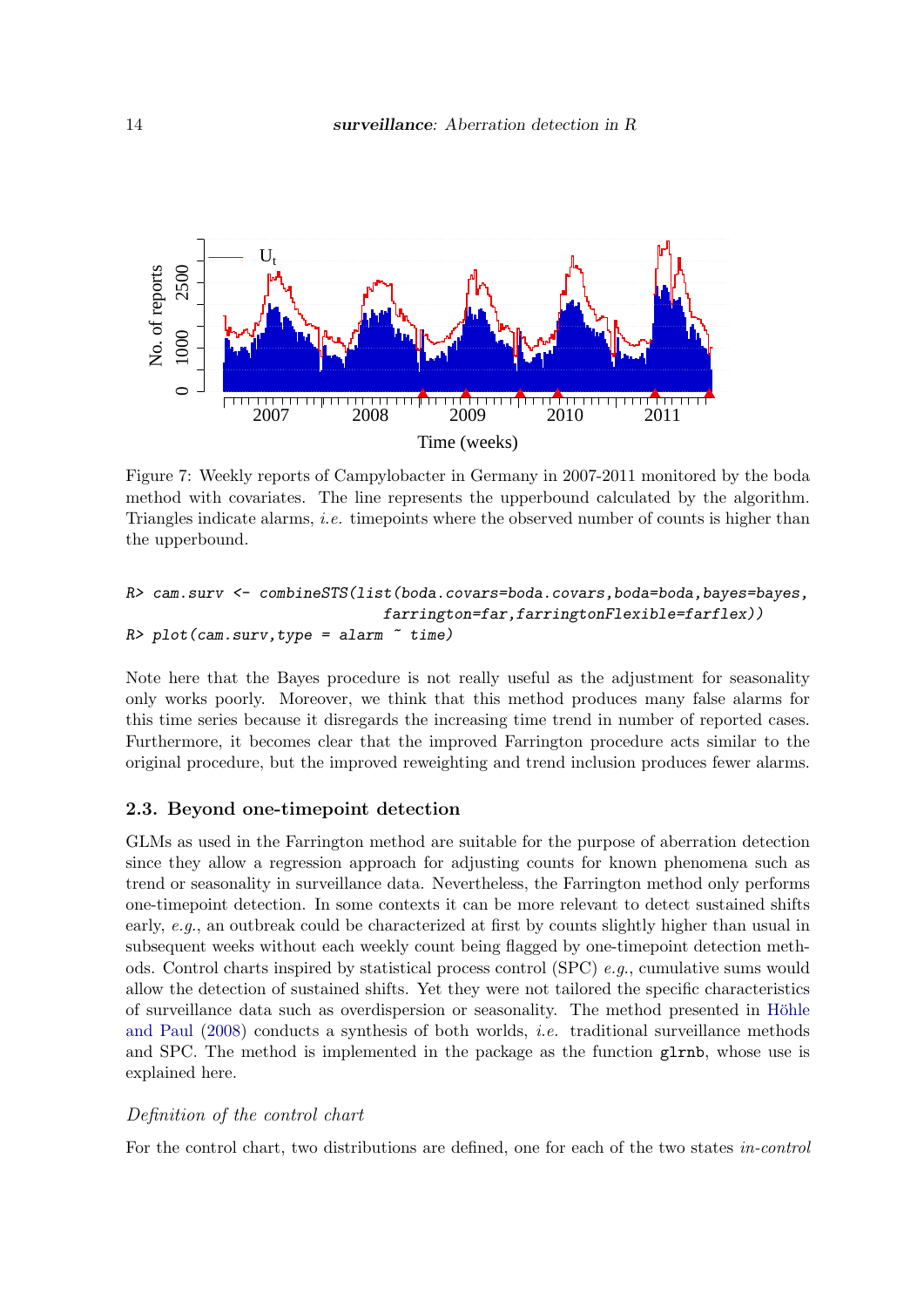<span id="page-14-0"></span>

Figure 8: Alarmplot showing the alarms for the campylobacteriosis time series for four different algorithms.

and out-of-control, whose likelihoods are compared at each time step. The in-control distribution  $f_{\theta_0}(y_t|z_t)$  with the covariates  $z_t$  is estimated by a GLM of the Poisson or negative binomial family with a log link, depending on the overdispersion of the data. In this context, the standard model for the in-control mean is

$$
\log \mu_{0,t} = \beta_0 + \beta_1 t + \sum_{s=1}^{S} \left[ \beta_{2s} \cos \left( \frac{2\pi s t}{\texttt{Period}} \right) + \beta_{2s+1} \sin \left( \frac{2\pi s t}{\texttt{Period}} \right) \right]
$$

where  $S$  is the number of harmonic waves to use and Period is the period of the data as indicated in the control slot, for instance 52 for weekly data. But more flexible linear predictors, e.g., containing splines, concurrent covariates or an offset could be used on the right hand-side of the equation. The GLM could therefore be made very close to the one used by [Noufaily](#page-32-3) et al. [\(2012\)](#page-32-3), with reweighting of past outbreaks and various criteria for including the time trend.

The parameters of the *in-control* and *out-of-control* models are respectively given by  $\theta_0$  and  $\theta_1$ . The *out-of-control* mean is defined as a function of the *in-control* mean, either with a multiplicative shift (additive on the log-scale) whose size  $\kappa$  can be given as an input or reestimated at each timepoint  $t > 1$ ,  $\mu_{1,t} = \mu_{0,t} \cdot \exp(\kappa)$ , or with an unknown autoregressive component as in Held *[et al.](#page-31-0)* [\(2005\)](#page-31-0),  $\mu_{1,t} = \mu_{0,t} + \lambda y_{t-1}$  with unknown  $\lambda > 0$ .

In g1rnb, timepoints are divided into two intervals: phase 1 and phase 2. The *in-control* mean and overdispersion are estimated with a GLM fitted on phase 1 data, whereas surveillance operates on phase 2 data. When  $\lambda$  is fixed, one uses a likelihood-ratio and defines the stopping time for alarm as

$$
N=\min\left\{t_0\geq 1: \max_{1\leq t\leq t_0}\left[\sum_{s=t}^{t_0}\log\left\{\frac{f_{\boldsymbol{\theta}_1}(y_s|\boldsymbol{z}_s)}{f_{\boldsymbol{\theta}_0}(y_s|\boldsymbol{z}_s)}\right\}\right]\geq \texttt{c.ARL}\right\},
$$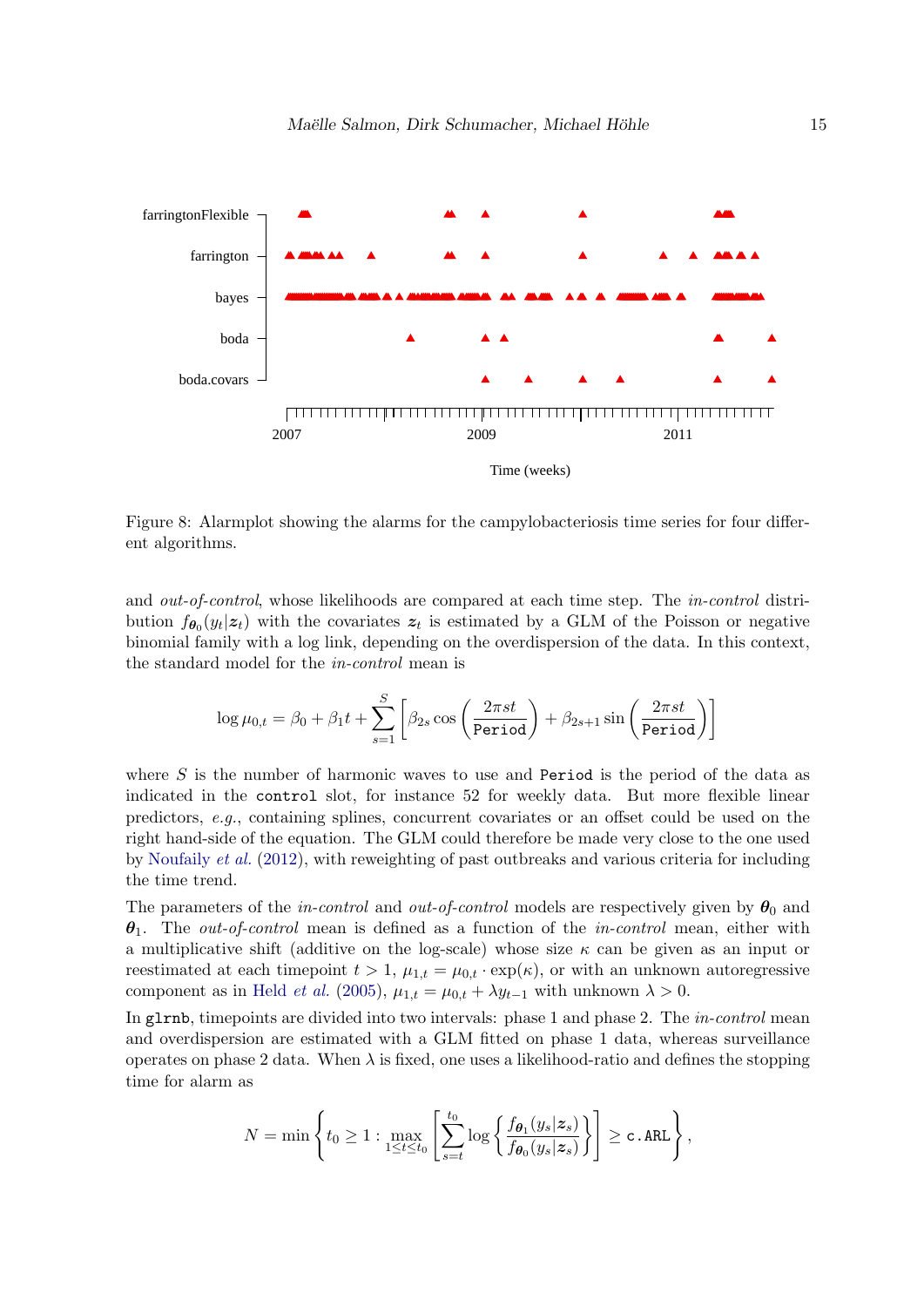where n is the number of timepoints in the phase 2 data and  $c$ . ARL is the threshold of the CUSUM.

When  $\lambda$  is unknown and with the autoregressive component one has to use a generalized likelihood ration (GLR) with the following stopping rule to estimate them on the fly at each time point so that

$$
N_G = \min\left\{t_0 \geq 1 : \max_{1 \leq t \leq t_0} \sup_{\theta \in \Theta} \left[ \sum_{s=t}^{t_0} \log \left\{ \frac{f_{\theta}(y_s|z_s)}{f_{\theta_0}(y_s|z_s)} \right\} \right] \geq \texttt{c.ARL} \right\}.
$$

Thus, one does not make any hypothesis about the specific value of the change to detect, but this GLR is more computationally intensive than the LR.

#### Practical use

For using glrnb one has two choices to make. First, one has to choose an *in-control* model that will be fitted on phase 1 data. One can either provide the predictions for the vector of in-control means muo and the overdispersion parameter alpha by relying on an external fit, or use the built-in GLM estimator, that will use all data before the beginning of the surveillance range to fit a GLM with the number of harmonics S and a time trend if trend is TRUE. The choice of the exact in-control model depends on the data under surveillance. Performing model selection is a compulsory step in practical applications.

Then, one needs to tune the surveillance function itself, for one of the two possible change forms, intercept or epi. One can choose either to set theta to a given value and thus perform LR instead of GLR. The value of theta has to be adapted to the specific context in which the algorithm is applied: how big are shifts one wants to detect optimally? Is it better not to specify any and use GLR instead?

The threshold c.ARL also has to be specified by the user. As explained in Höhle and Mazick [\(2010\)](#page-31-3) one can compute the threshold for a desired run-length in control through direct Monte Carlo simulation or a Markov chain approximation. Lastly, as mentioned in Höhle and Paul [\(2008\)](#page-31-6), a window-limited approach of surveillance, instead of looking at all the timepoints until the first observation, can make computation faster.

Here we apply glrnb to the time series of report counts of *Salmonella Newport* in Germany by assuming a known multiplicative shift of factor 2 and by using the built-in estimator to fit an in-control model with one harmonic for seasonality and a trend. This model will be refitted after each alarm, but first we use data from the years before 2011 as reference or phase1, and the data from 2011 as data to be monitored or phase2. The threshold c.ARL was chosen to be 4 as we found with the same approach as Höhle and Mazick  $(2010)$  that it made the probability of a false alarm within one year smaller than 0.1. Figure [9](#page-16-0) shows the results of this monitoring.

```
R> phase1 <- which(isoWeekYear(epoch(salmNewportGermany))$ISOYear < 2011)
R> phase2 <- in2011
R> control = list(range = phase2, c.ARL = 4, theta = log(2), ret = "cases",
                mu0 = list(S = 1, trend = TRUE, refit = FALSE))R> salmGlrnb <- glrnb(salmNewportGermany, control = control)
```
The implementation of glrnb on individual time series was already thoroughly explained in Höhle and Mazick  $(2010)$ . Our objective in the present document is rather to provide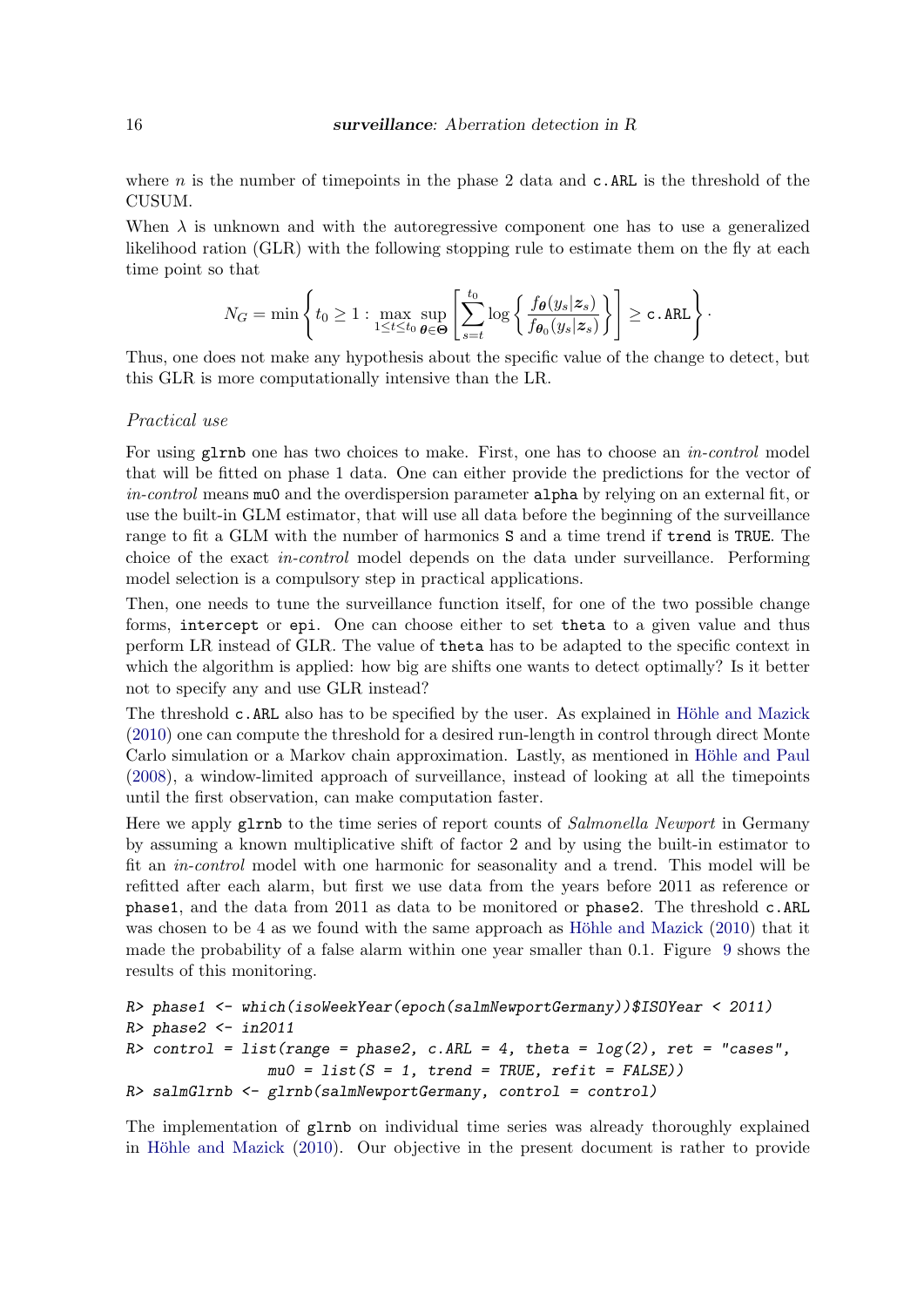<span id="page-16-0"></span>

Figure 9: S. Newport in Germany in 2011 monitored by the glrnb function.

practical tips for the implementation of this function on huge amounts of data in public health surveillance applications. Issues of computational speed become very significant in such a context. Our proposal to reduce the computational burden incurred by this algorithm is to compute the *in-control* model for each time serie (pathogen, subtype, subtype in a given location, etc.) only once a year and to use this estimation for the computation of a threshold for each time series. An idea to avoid starting with a 0 CUSUM is to use either  $(1/2) \cdot c$ . ARL as a starting value (fast initial response CUSUM as presented in [Lucas and Crosier](#page-32-5) [\(1982\)](#page-32-5)) or to let surveillance run with the new in-control model during a buffer period and use the resulting CUSUM as an initial value. One could also choose the maximum of these two possible starting values as a starting value. During the buffer period alarms would be generated with the old model. Lastly, using GLR is much more computationally intensive than using LR, whereas LR performs reasonably well on shifts different from the one indicated by theta as seen in the simulation studies of Höhle and Paul [\(2008\)](#page-31-6). Our advice would therefore be to use LR with a reasonable predefined theta. The amount of historical data used each year to update the model, the length of the buffer period and the value of theta have to be fixed for each specific application, e.g. using simulations and/or discussion with experts.

### Similar methods in the package

The algorithm glrPois is the same function as glrnb but for Poisson distributed data. Other CUSUM methods for count data are found in the package: cusum and rogerson. Both methods are discussed and compared to  $g1rnb$  in Höhle and Paul [\(2008\)](#page-31-6). The package also includes a semi-parametric method outbreakP that aims at detecting changes from a constant level to a monotonically increasing incidence, for instance the beginning of the influenza season. See Tab. [1](#page-26-0) for the corresponding references.

#### 2.4. A method for monitoring categorical data

All monitoring methods presented up to now have been methods for analysing count data. Nevertheless, in public health surveillance one also encounters categorical time series which are time series where the response variable obtains one of  $k \geq 2$  different categories (nominal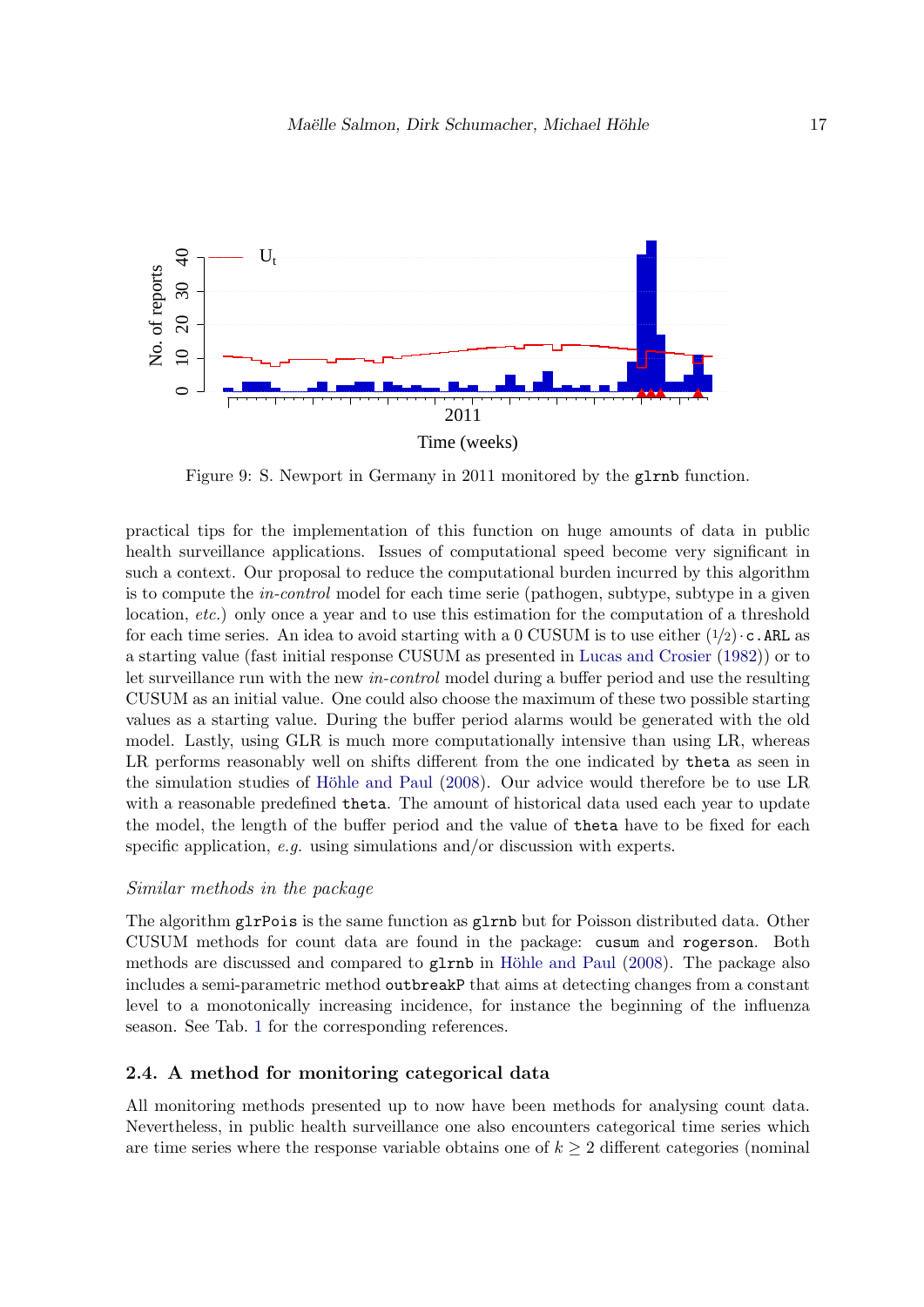or ordinal). When  $k = 2$  the time series is binary, for instance representing a specific outcome in cases such as hospitalization, death or a positive result to some diagnostic test. One can also think of applications with  $k > 2$  if one studies e.g., the age groups of the cases in the context of monitoring a vaccination program: vaccination targeted at children could induce a shift towards older cases which one wants to detect as quickly as possible – this will be explained thorougly with an example.

The developments of prospective surveillance methods for such categorical time series were up to recently limited to CUSUM-based approaches for binary data such as those explained in [Chen](#page-30-4) [\(1978\)](#page-30-4), [Reynolds and Stoumbos](#page-32-6) [\(2000\)](#page-32-6) and [Rogerson and Yamada](#page-32-7) [\(2004\)](#page-32-7). Other than being only suitable for binary data these methods have the drawback of not handling overdispersion. A method improving on these two limitations while casting the problem into a more comprehending GLM regression framework for categorical data was presented in Höhle [\(2010\)](#page-31-7). It is implemented as the function categoricalCUSUM.

The way categoricalCUSUM operates is very similar to what glrnb does with fixed *out-of*control parameter. First, the parameters in a multivariate GLM for the in-control distribution are estimated from the historical data. Then the out-of-control distribution is defined by a given change in the parameters of this GLM,  $e.a.,$  an intercept change, as explained later. Lastly, prospective monitoring is performed on current data using a likelihood ratio detector which compares the likelihood of the response under the in-control and out-of-control distributions.

### Categorical CUSUM for Binomial Models

The challenge when performing these steps with categorical data from surveillance systems is finding an appropriate model. Binary GLMs as presented in Chapter 6 of [Fahrmeir, Kneib,](#page-30-5) [Lang, and Marx](#page-30-5) [\(2013\)](#page-30-5) could be a solution but they do not tackle well the inherent overdispersion in the binomial time series. Of course one could choose a quasi family but these are not proper statistical distributions making many issues such as prediction complicated. A better alternative is offered by the use of generalized additive models for location, scale and shape (GAMLSS) [\(Rigby and Stasinopoulos](#page-32-8) [2005\)](#page-32-8), that support distributions such as the beta-binomial distribution, suitable for overdispersed binary data. With GAMLSS one can model the dependency of the mean  $-$  *location*  $-$  upon explanatory variables but the regression modelling is also extended to other parameters of the distribution, e.g. scale. Moreover any modelled parameter can be put under surveillance, be it the mean (as in the example later developed) or the time trend in the linear predictor of the mean. This very flexible modelling framework is implemented in R through the gamlss package [\(Stasinopoulos and Rigby](#page-33-6) [2007\)](#page-33-6).

As an example we consider the time series of the weekly number of hospitalized cases among all Salmonella cases in Germany in Jan 2004-Jan 2014, depicted on Fig. [10.](#page-20-0) We use 2004-2012 data to estimate the in-control parameters and then perform surveillance on the data from 2013 and early 2014. We start by preprocessing the data.

```
R> data("salmHospitalized")
```

```
R> isoWeekYearData <- isoWeekYear(epoch(salmHospitalized))
R> dataBefore2013 <- which(isoWeekYearData$ISOYear < 2013)
R> data2013 <- which(isoWeekYearData$ISOYear == 2013)
R> dataEarly2014 <- which(isoWeekYearData$ISOYear == 2014
                       & isoWeekYearData$ISOWeek <= 4)
```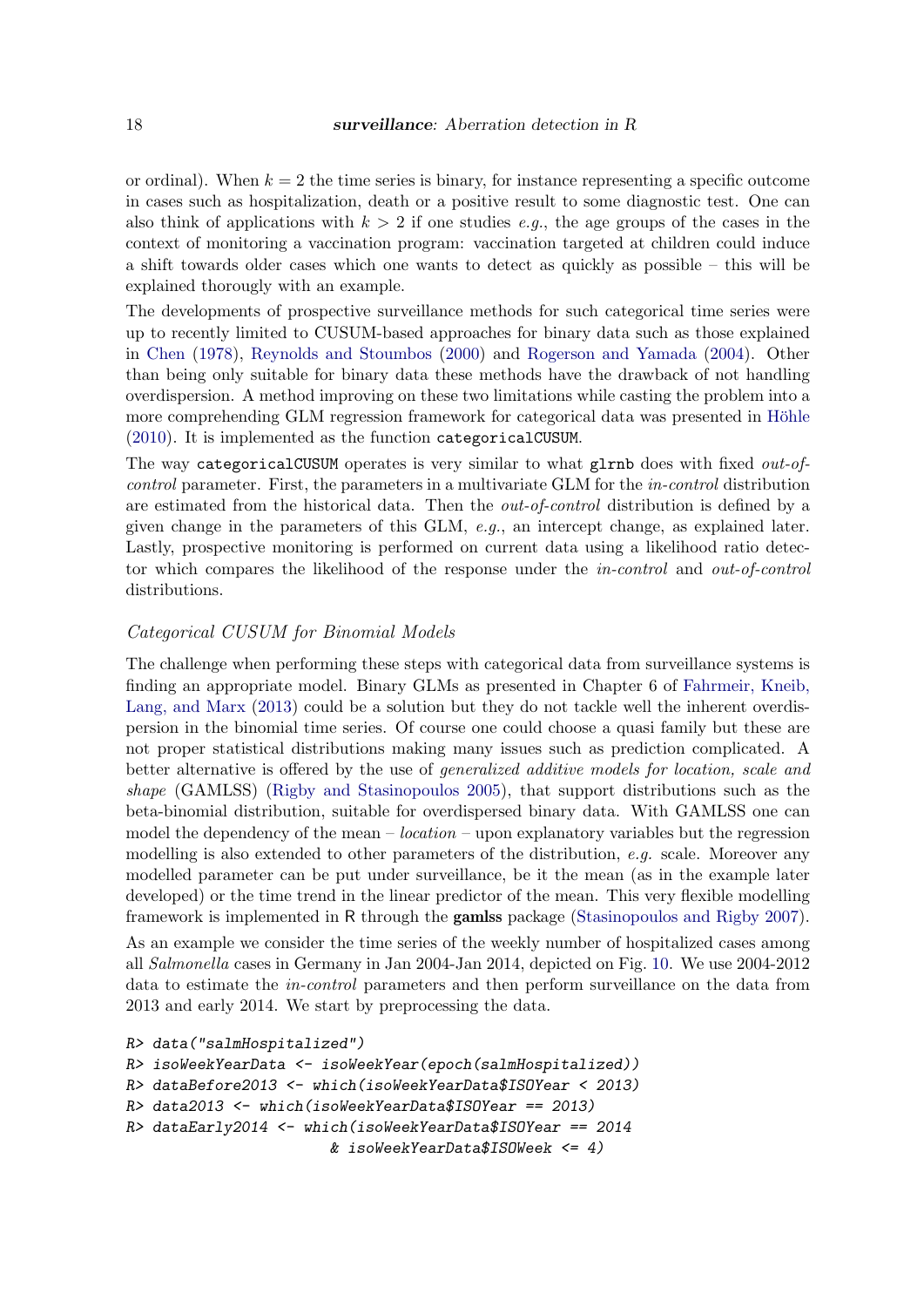```
R> phase1 <- dataBefore2013
R> phase2 <- c(data2013, dataEarly2014)
R> weekNumbers <- isoWeekYearData$ISOWeek
R> salmHospitalized.df <- cbind(as.data.frame(salmHospitalized), weekNumbers)
R> colnames(salmHospitalized.df) <- c("y", "t", "state", "alarm", "n",
                                    "freq", "epochInPeriod", "weekNumber")
```
We assume that the number of hospitalized cases follows a beta-binomial distribution, *i.e.*,  $y_t \sim \text{BetaBin}(n_t, \pi_t, \sigma_t)$  with  $n_t$  the total number of reported cases at time  $t, \pi_t$  the proportion of these cases that were hospitalized and  $\sigma$  the dispersion parameter. In this parametrization,

$$
E(y_t) = n_t \pi_t, \text{ and}
$$

$$
Var(y_t) = n_t \pi_t (1 - \pi_t) \left( 1 + \frac{\sigma(n_t - 1)}{\sigma + 1} \right).
$$

We choose to model the expectation  $n_t \pi_t$  using a beta-binomial model with a logit-link which is a special case of a GAMLSS, i.e.,

$$
\text{logit}(\pi_t) = \bm{z}_t^\top \bm{\beta}
$$

where  $z_t$  is a vector of possibly time-varying covariates and  $\beta$  a vector of covariate effects in our example.

The proportion of hospitalized cases varies throughout the year as seen in Fig. [10.](#page-20-0) One observes that in the summer the proportion of hospitalized cases is smaller than in other seasons. However, over the holidays in December the proportion of hospitalized cases increases. Note that the number of non-hospitalized cases drops while the number of hospitalized cases remains constant (data not shown): this might be explained by the fact that cases that are not serious enough to go to the hospital are not seen by general practitioners because sick workers do not need a sick note during the holidays. Therefore, the in-control model should contain these elements, as well as the fact that there is an increasing trend of the proportion because GPs prescribe less and less stool diagnoses so that more diagnoses are done on hospitalized cases.

We choose a model with an intercept, a time trend, two harmonic terms and a factor variable for the first two weeks of each year. The variable epochInPeriod takes into account the fact that not all years have 52 weeks.

```
R vars \leq c ("y", "n", "t", "epochInPeriod", "weekNumber")
R > m.bbin \leq gamlss(cbind(y, n-y) \sim 1 + t
                  + sin(2 * pi * epochInPeriod) + cos(2 * pi * epochInPeriod)
                  + sin(4 * pi * epochInPeriod) + cos(4 * pi * epochInPeriod)
                  + I(weekNumber == 1) + I(weekNumber == 2),sigma.formula = * 1,
                  family = BB(sign.1ink = "log"),
                  data = salmHospitalized.df[phase1, vars])
```
The change we aim to detect is defined by a multiplicative change of odds, from  $\pi_t^0/(1-\pi_t^0)$  to  $R \cdot \pi_t^0/(\pi_\tau^0)$  with  $R > 0$ , similar to what was done in [Steiner, Cook, and Farewell](#page-33-7) [\(1999\)](#page-33-7) for the logistic regression model. This is equivalent to an additive change of the log-odds,

$$
logit(\pi_t^1) = logit(\pi_t^0) + log R
$$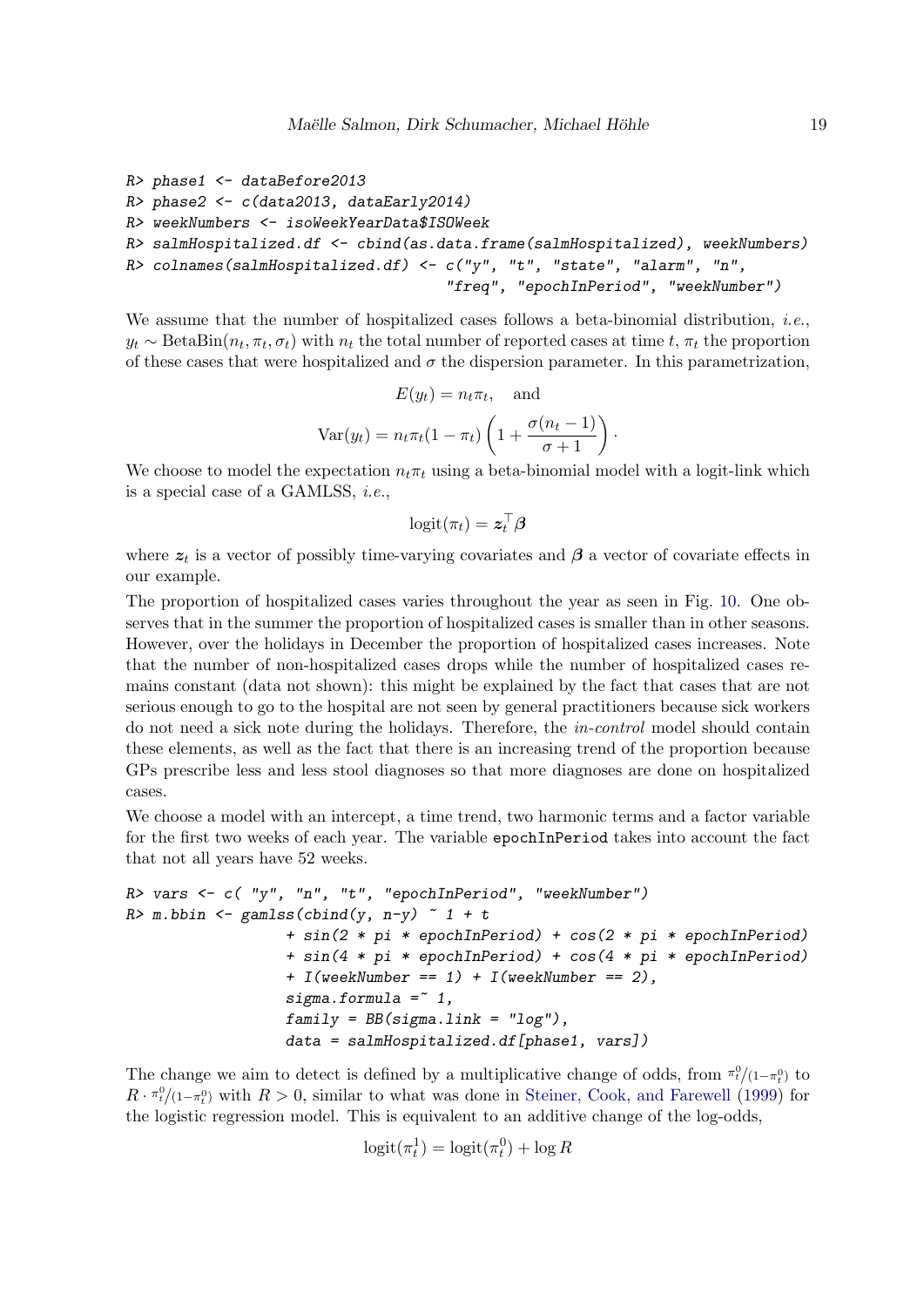with  $\pi_t^0$  being the *in-control* proportion and  $\pi_t^1$  the *out-of-control* distribution. The likelihood ratio based CUSUM statistic is now defined as

$$
C_{t_0} = \max_{1 \leq t \leq t_0} \left( \sum_{s=t}^{t_0} \log \left( \frac{f(y_s; \boldsymbol{z}_s, \boldsymbol{\theta}_1)}{f(y_s; \boldsymbol{z}_s, \boldsymbol{\theta}_0)} \right) \right)
$$

with  $\theta_0$  and  $\theta_1$  being the vector in- and *out-of-control* parameters, respectively. Given a threshold h, an alarm is sounded at the first time when  $C_{t_0} > h$ .

We set the parameters of the categoricalCUSUM to optimally detect a doubling of the odds in 2013 and 2014, *i.e.*  $R = 2$ . Furthermore, we for now set the threshold of the CUSUM at  $h = 2$ . We use the GAMLSS to predict the mean of the *in-control* and *out-of-control* distributions and store them into matrices with two columns among which the second one represents the reference category.

```
R > R < -2R > h < - 2R> pi0 <- predict(m.bbin, newdata = salmHospitalized.df[phase2, vars],
                type = "response")
R> pi1 <- plogis(qlogis(pi0) + log(R))
R> pi0m <- rbind(pi0, 1 - pi0)
R> pi1m <- rbind(pi1, 1 - pi1)
```
Note that the categoricalCUSUM function is constructed to operate on the observed slot of sts-objects which have as columns the number of cases in each category at each timepoint, *i.e.*, each row of the observed slot contains the elements  $(y_{t1}, ..., y_{tk})$ .

```
R> populationHosp <- cbind(population(salmHospitalized),
                         population(salmHospitalized))
R> observedHosp <- cbind(observed(salmHospitalized),
                       population(salmHospitalized) -
                                            observed(salmHospitalized))
R> nrowHosp <- nrow(salmHospitalized)
R> salmHospitalized.multi <- new("sts", freq = 52, start = c(2004, 1),
                               epoch = as.numeric(epoch(salmHospitalized)),
                               epochAsDate = TRUE,
                               observed = observedHosp,
                               populationFrac = populationHosp,
                               state = matrix(0, nrow = nrowHosp, ncol = 2),
                               multinomialTS = TRUE)
```
Furthermore, one needs to define a wrapper for the distribution function in order to have a argument named "mu" in the function.

```
R> dBB.cusum <- function(y, mu, sigma, size, log = FALSE) {
          return(dBB(if (is.matrix(y)) y[1, 1] else y,
                                  if (is.\text{matrix}(y)) mu[1, ] else mu,
                                  sigma = sigma, bd = size, log = log()
```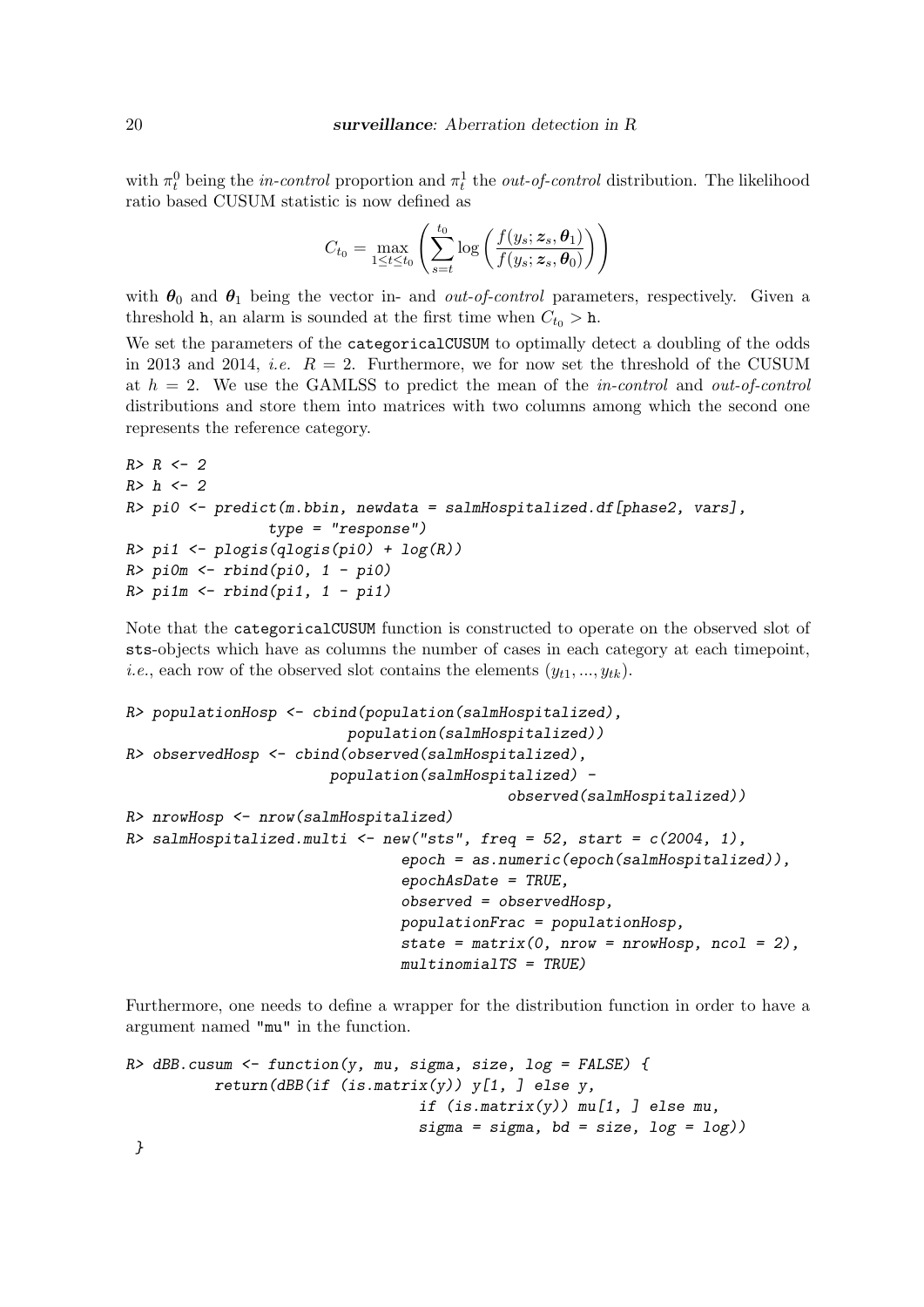<span id="page-20-0"></span>

Figure 10: Weekly proportion of Salmonella cases that were hospitalized in Germany 2004- 2014. In addition the corresponding number of reported cases is shown as a light curve.

After these preliminary steps, the monitoring can be performed.

```
R> controlCat <- list(range = phase2, h = 2, pi0 = pi0m, pi1 = pi1m,
                 ret = "cases", dfun = dBB.cusum)R> salmHospitalizedCat <- categoricalCUSUM(salmHospitalized.multi,
                                         control = controlCat,
                                         signa = exp(m.bbin $signa.coeff)
```
The results can be seen in Fig.  $11(a)$  $11(a)$ . With the given settings, there are alarms at week 16 in 2004 and at week 3 in 2004. The one in 2014 corresponds to the usual peak of the beginning of the year, which was larger than expected this year, maybe because the weekdays of the holidays were particularly worker-friendly so that sick notes were even less needed.

The value for the threshold h can be determined following the procedures presented in Höhle [and Mazick](#page-31-3) [\(2010\)](#page-31-3) for count data, and as in the code exhibited below. Two methods can be used for determining the probability of a false alarm within a pre-specified number of steps for a given value of the threshold h: a Monte Carlo method relying on  $e.g., 1000$ simulations and a Markov Chain approximation of the CUSUM. The former is much more computationally intensive than the latter: with the code below, the Monte Carlo method needed approximately 300 times more time than the Markov Chain method. Since both results are close we recommend the Markov Chain approximation for practical use. The Monte Carlo method works by sampling observed values from the estimated distribution and performing monitoring with categoricalCUSUM on this sts-object. As observed values are estimated from the in-control distribution every alarm thus obtained is a false alarm so that the simulations allow to estimate the probability of a false alarm when monitoring in-control data over the timepoints of phase2. The Markov Chain approximation introduced by [Brook](#page-30-6) [and Evans](#page-30-6) [\(1972\)](#page-30-6) is implemented as LRCUSUM.runlength which is already used for glrnb. Results from both methods can be seen on figure  $11(b)$  $11(b)$ . We chose a value of 2 for h so that the probability of a false alarm within the 56 timepoints of phase2 is less than 0.1.

One first has to set the values of the threshold to be investigated and to prepare the func-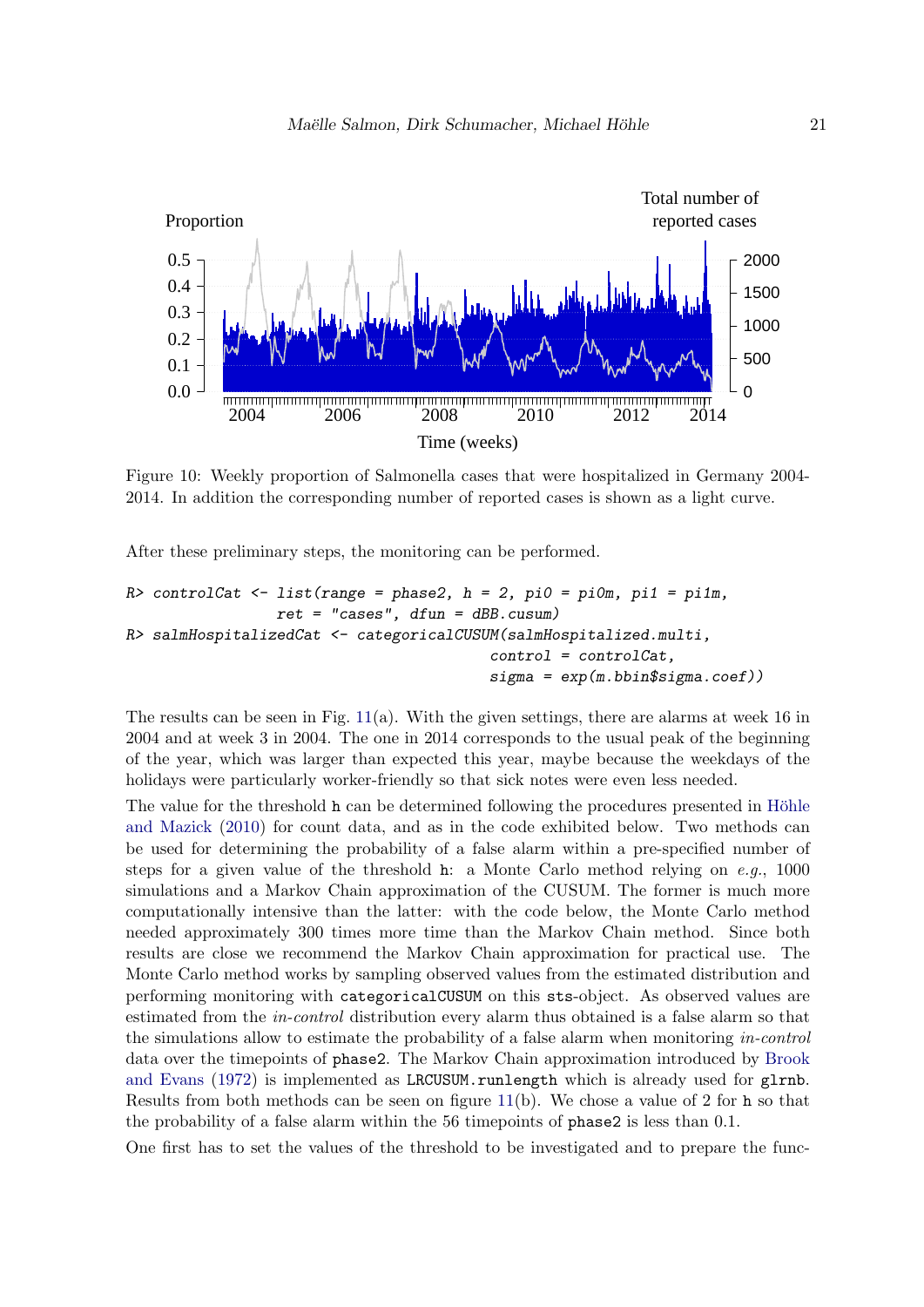tion used for simulation, that draws observed values from the in-control distribution and performs monitoring on the corresponding time series, then indicating if there was at least one alarms. Then 1000 simulations were performed with a fixed seed value for the sake of reproducibility. Afterwards, we tested the Markov Chain approximation using the function LRCUSUM.runlength over the same grid of values for the threshold.

```
R> h.grid \leq seq(1, 10, by = 0.5)R> simone \leq function(sts, h) {
   y \leq -rBB(length(phase2), mu = pi0m[1, , drop = FALSE],bd = population(sts)[phase2, ],
                  sigma = exp(m.bbin$sigma.coef))
   observed(sts)[phase2, ] <- cbind(y, sts@populationFrac[phase2, 1] - y)
   one.surv \leq categoricalCUSUM(sts, modifyList(controlCat, list(h = h)),
                                     sigma = exp(m.bbin$sigma.coef))
   return(any(alarms(one.surv)[, 1]))
}
R> set.seed(123)
R> nSims <- 1000
R> pMC <- sapply(h.grid, function(h) {
         mean(replicate(nSims, simone(salmHospitalized.multi, h)))
})
R> pMarkovChain <- sapply( h.grid, function(h) {
   TA <- LRCUSUM.runlength(mu = pi0m[1,, drop = FALSE],
                           mu0 = pi0m[1,, drop = FALSE],
                           mu1 = pi1m[1,, drop = FALSE],
                           n = population(salmHospitalized.multi)[phase2, ],
                           h = h, dfun = dBB.cusum,
                           signa = exp(m.bbin $signa.coef))return(tail(TA$cdf, n = 1))})
```
The procedure for using the function for multicategorical variable follows the same steps (as illustrated later). Moreover, one could expand the approach to utilize the multiple regression possibilities offered by GAMLSS. Here we chose to try to detect a change in the mean of the distribution of counts but as GAMLSS provides more general regression tools than GLM we could also aim at detecting a change in the time trend included in the model for the mean.

#### Categorical CUSUM for Multinomial Models

In order to illustrate the use of categoricalCUSUM for more than two classes we analyse the monthly number of rotavirus cases in the federal state Brandenburg during 2002-2013 and which are stratified into the five age-groups 00-04, 05-09, 10-14, 15-69, 70+ years. In 2006 two rotavirus vaccines were introduced, which are administered in children at the age of 4-6 months. Since then, coverage of these vaccination has steadily increased and interest is to detect possible age-shifts in the distribution of cases.

```
R> data("rotaBB")
R> plot(rotaBB, xlab = "Time (months)",
     ylab = "Proportion of reported cases")
```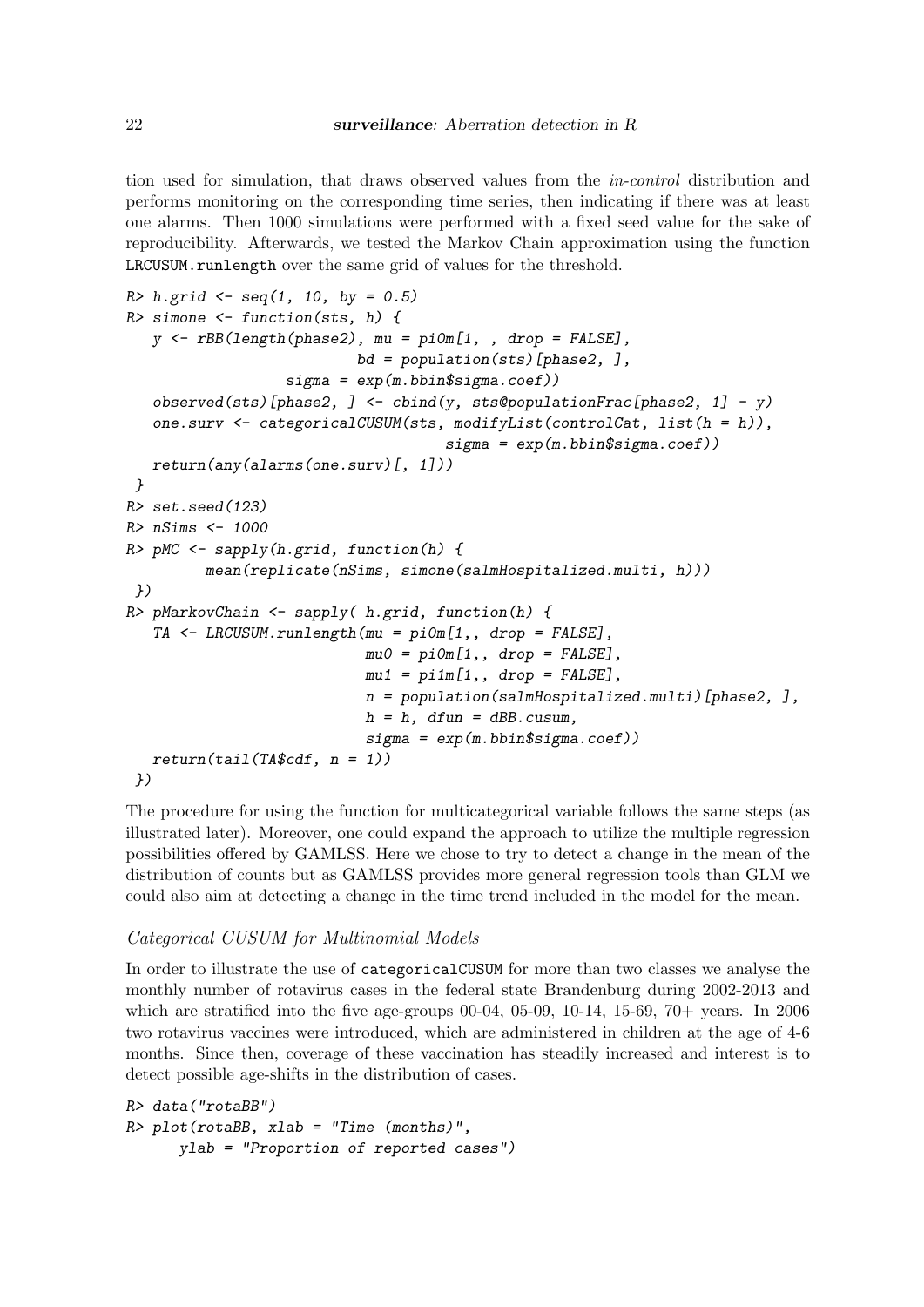<span id="page-22-0"></span>

Figure 11: (a) Results of the monitoring with categoricalCUSUM of the proportion of Salmonella cases that were hospitalized in Germany in Jan 2013 - Jan 2014. (b) Probability of a false alarm within the 56 timepoints of the monitoring as a function of the threshold  $h$ .

From Fig. [12](#page-23-0) we observe a shift in proportion away from the very young. However, interpreting the proportions only makes sense in combination with the absolute numbers. In these plots (not shown) it becomes clear that the absolute numbers in the 0-4 year old have decreased since 2009. However, in the 70+ group a small increase is observed with 2013 by far being the strongest season so far. Hence, our interest is in prospectively detecting a possible age-shift. Since the vaccine was recommended for routine vaccination in Brandenburg in 2009 we choose to start the monitoring at that time point. We do so by fitting a multinomial logit-model containing a trend as well as one harmonic wave and use the age group 0-4 years as reference category, to the data from the years 2002-2008. Different R packages implement such type of modelling, but we shall use the MGLM package [Zhang and Zhou](#page-34-0) [\(2014\)](#page-34-0), because it also offers the fitting of extended multinomial regression models allowing for extra dispersion.

```
R> rotaBB.df <- as.data.frame(rotaBB)
R > X \leq with(rotaBB.df, cbind(intercept = 1, epoch,
                                     sin1 = sin(2 * pi * epochInPeriod),
                                     cos1 = cos(2 * pi * epochInPeriod))R> phase1 <- epoch(rotaBB) < as.Date("2009-01-01")
R> phase2 <- !phase1
R order <- c(2:5, 1); reorder <- c(5, 1:4)R> library("MGLM")
R > m0 \leftarrow \text{MGLMreg}(\text{as}. \text{matrix}(\text{rot} \text{a} \text{B} \text{B} \text{d} \text{f}[\text{phase1}, \text{order}]) \sim -1 + X[\text{phase1}, \text{J}, \text{diag2}]dist = "MN")
```
As described in Höhle  $(2010)$  we can try to detect a specific shift in the intercept coefficients of the model. For example, a multiplicative shift of factor 7 in the example below, in the odds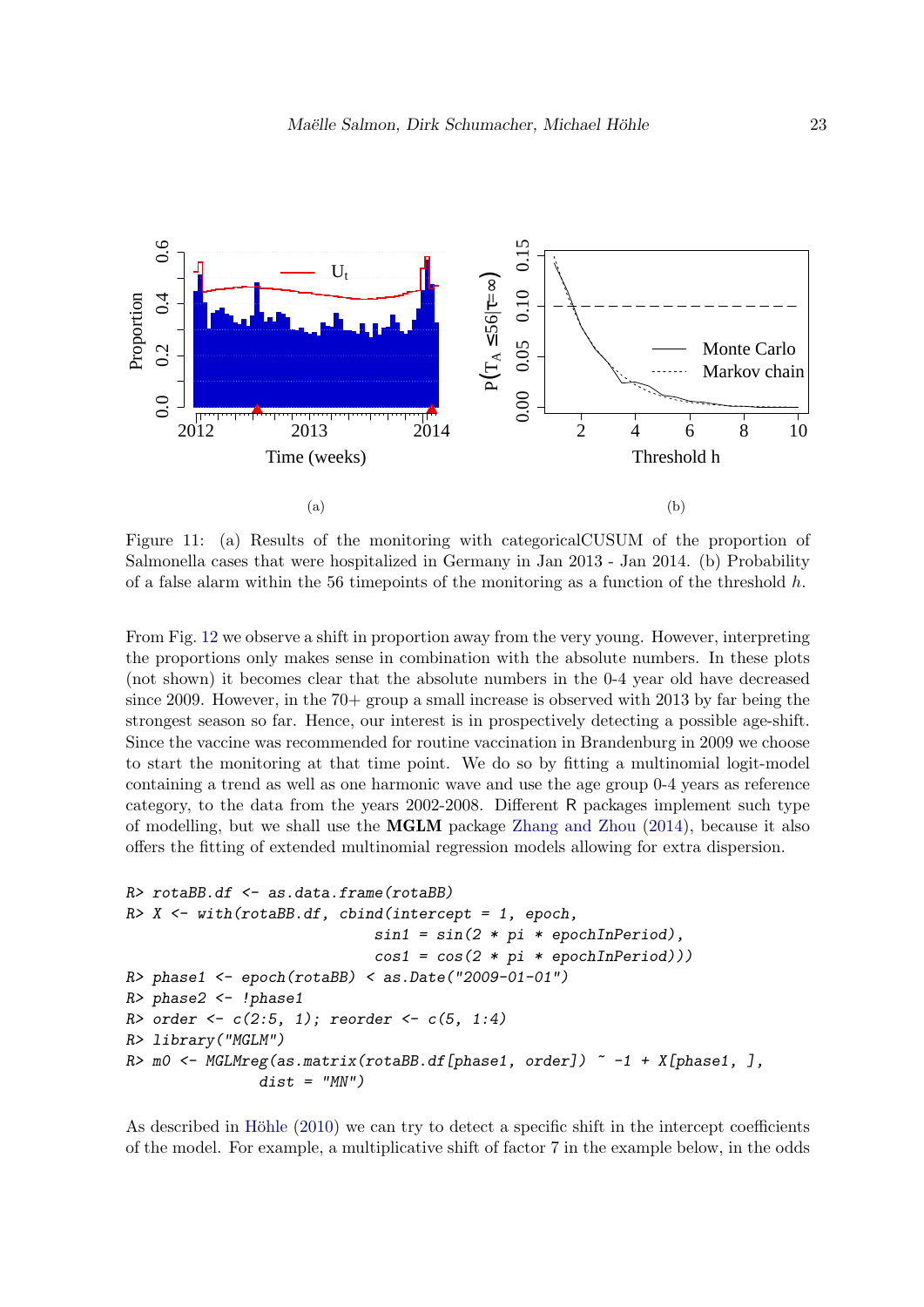<span id="page-23-0"></span>

Figure 12: Monthly proportions in five age-groups for the reported rotavirus cases in Brandenburg, Germany, 2002-2013.

of each of the four age categories against the reference category is modelled by changing the intercept value of each category. Based on this, the *in-control* and *out-of-control* proportions are easily computed using the predict function for MGLMreg objects.

```
R > m1 < - m0R \geq m1$coefficients[1, ] <- m0$coefficients[1, ] + log(7)
R> pi0 <- t(predict(m0, newdata = X[phase2, ])[, reorder])
R> pi1 <- t(predict(m1, newdata = X[phase2,]/[, reorder])
```
For applying the categoricalCUSUM function one needs to define a compatible wrapper function for the multinomial as in the binomial example.

With  $\pi^0$  and  $\pi^1$  in place one only needs to define a wrapper function, which defines the PMF of the sampling distribution – in this case the multinomial – in a categoricalCUSUM compatible way.

```
R> dfun <- function(y, size, mu, log = FALSE) {
         return(dmultinom(x = y, size = size, prob = mu, log = log))}
R> control <- list(range = seq(nrow(rotaBB))[phase2], h = h, pi0 = pi0,
                                 pi1 = pi1, ret = "value", dfun = dfun)R> surv <- categoricalCUSUM(rotaBB,control=control)
```
The resulting CUSUM statistic  $C_t$  as a function of time is shown in Fig. [13\(](#page-25-0)a). The first time an aberration is detected is July 2009. Using 10000 Monte Carlo simulations we estimate that with the chosen threshold  $h = 2$  the probability for a false alarm within the 60 time points of phase2 is 0.02.

As the above example shows, the LR based categorical CUSUM is rather flexible in handling any type of multivariate GLM modelling to specify the in-control and out-of-control proportions. However, it requires a direction of the change to be specified – for which detection is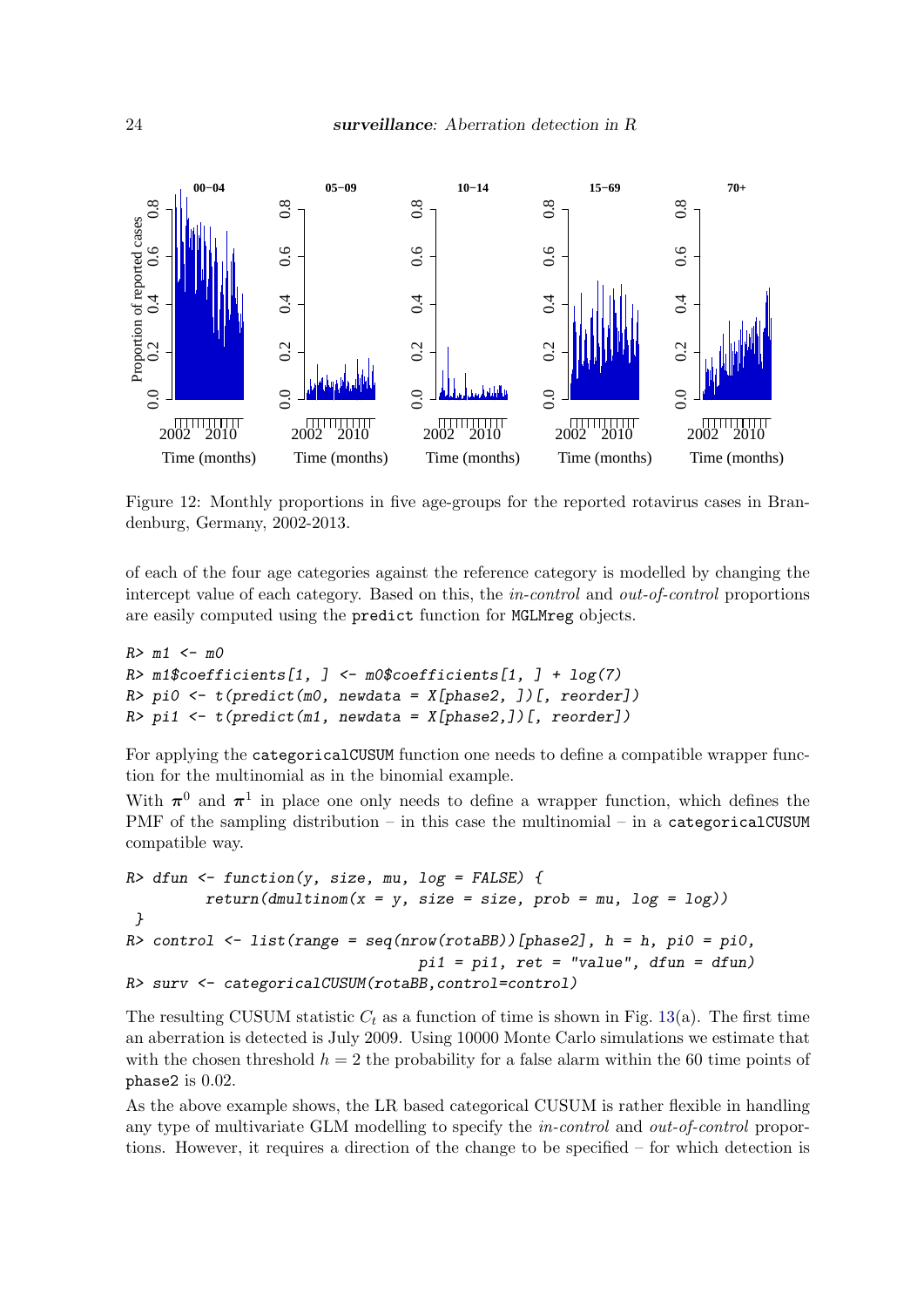optimal. One sensitive part of such monitoring is the fit of the multinomial distribution to a multivariate time series of proportions, which usually exhibit extra dispersion when compared to the multinomial. For example comparing the AIC between the multinomial logit-model and a Dirichlet-multinomial model with  $\alpha_{ti} = \exp(\boldsymbol{x}_t^{\top} \boldsymbol{\beta})$  [\(Zhang and Zhou](#page-34-0) [2014\)](#page-34-0) shows that overdispersion is present. The Dirichlet distribution is the multicategorical equivalent of the beta-binomial distribution. We exemplify its use in the code below.

```
R> m0.dm <- MGLMreg(as.matrix(rotaBB.df[phase1, 1:5]) \sim -1 + X[phase1, ],
                 dist = "DM")R> c(m0$AIC, m0.dm$AIC)
```

```
[1] 2485.446 2060.532
```
Hence, the above estimated false alarm probability might be too low for the actual monitoring problem, because the variation in the time series is larger than implied by the multinomial. Hence, it appears prudent to repeat the analysis using the more flexible Dirichlet-multinomial model. This is straightforward with categoricalCUSUM once the *out-of-control* proportions are specified in terms of the model. Such a specification is, however, hampered by the fact that the two models use different parametrizations.

For performing monitoring in this new setting we first need to calculate the  $\alpha$ 's of the multinomial-Dirichlet for the *in-control* and *out-of-control* distributions.

```
R> delta <- 2
R > m1.dm \le -m0.dmR> m1.dm$coefficients[1, ] <- m0.dm$coefficients[1, ] +
                             c(-delta, rep(delta/4, 4))
R> alpha0 <- exp(X[phase2,] %*% m0.dm$coefficients)
R> alpha1 <- exp(X[phase2,] \frac{1}{2} %% m1.dm$coefficients)
R> dfun <- function(y, size, mu, log = FALSE) {
         dLog \leftarrow ddim(t(y), t(mu))if (log) { return(dLog) } else { return(exp(dLog)) }
}
R>h \leq -2R> control <- list(range = seq(nrow(rotaBB))[phase2], h = h,
                 pi0 = t(alpha0), pi1 = t(alpha1),
                 ret = "value", dfun = dfun)R> surv.dm <- categoricalCUSUM(rotaBB, control = control)
```
The resulting CUSUM statistic  $C_t$  using the Dirichlet multinomial distribution is shown in Fig. [13\(](#page-25-0)b). We notice a rather similar behaviour even though the shift-type specified by this model is slightly different than in the model of Fig. [13\(](#page-25-0)a).

### Categorical data in routine surveillance

The multidimensionality of data available in public health surveillance creates many opportunities for the application of categorical time series: one could  $e, q$ , look at the sex ratio of cases of a given disease, at the age categories distribution, at the regions sending data,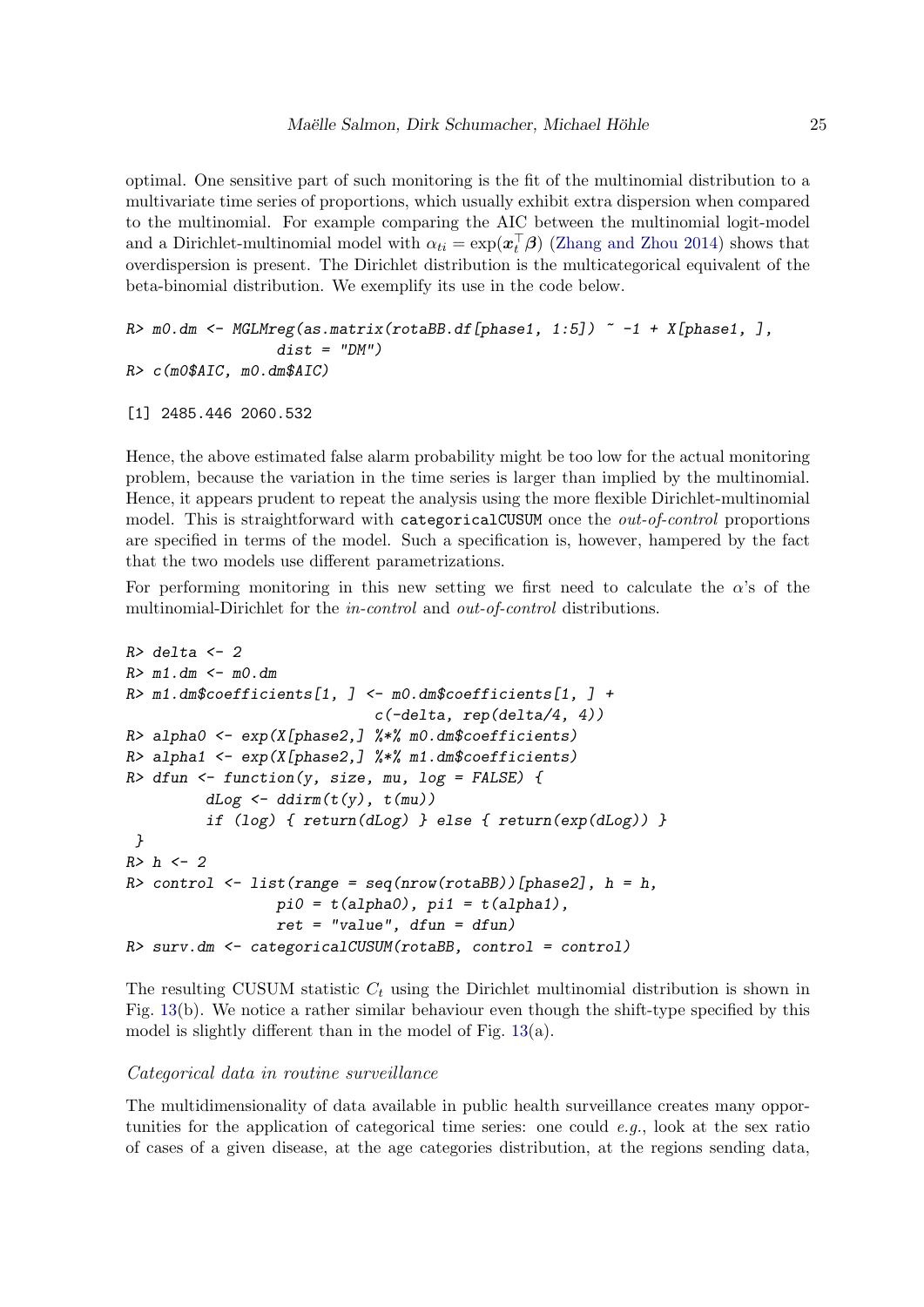<span id="page-25-0"></span>

Figure 13: Categorical CUSUM statistic  $C_t$ . Once  $C_t > 2$  an alarm is sounded and the statistic is reset. In (a) surveillance uses the multinomial distribution and in (b) surveillance uses the Dirichlet-multinomial distribution.

etc. If one is interested in monitoring with respect to a categorical variable, a choice has to be made between monitoring each time series individually, for instance a time series of Salmonella cases for each age category, or to monitor the distribution of cases with respect to that factor via categoricalCUSUM. A downside of the latter solution is that one has to specify the change parameter R in advance. However, more straightforward applications could be found in the surveillance of positive diagnostics if one were to obtain data about tests performed by laboratories and not only about confirmed cases. An alternative would be to apply farringtonFlexible while using the number of tests as populationOffset.

### Similar methods in the package

The package also offers another CUSUM method suitable for binary data, pairedbinCUSUM that implements the method introduced by [Steiner](#page-33-7) et al. [\(1999\)](#page-33-7), which does not, however, take overdispersion into account as well as glrnb. The algorithm rogerson also supports the analysis of binomial data. See Tab. [1](#page-26-0) for the corresponding references.

### 2.5. Other algorithms implemented in the package

We conclude this description of surveillance methods by giving an overview of all algorithms implemented in the package with the corresponding references in Tab. [1.](#page-26-0) One can refer to the relative reference articles and to the reference manual of the package for more information about each method.

Criteria for choosing a method in practice are numerous. First one needs to ponder on the amount of historical data at hand – for instance the EARS methods only need data for the last timepoints whereas the Farrington methods use data up to b years in the past. Then one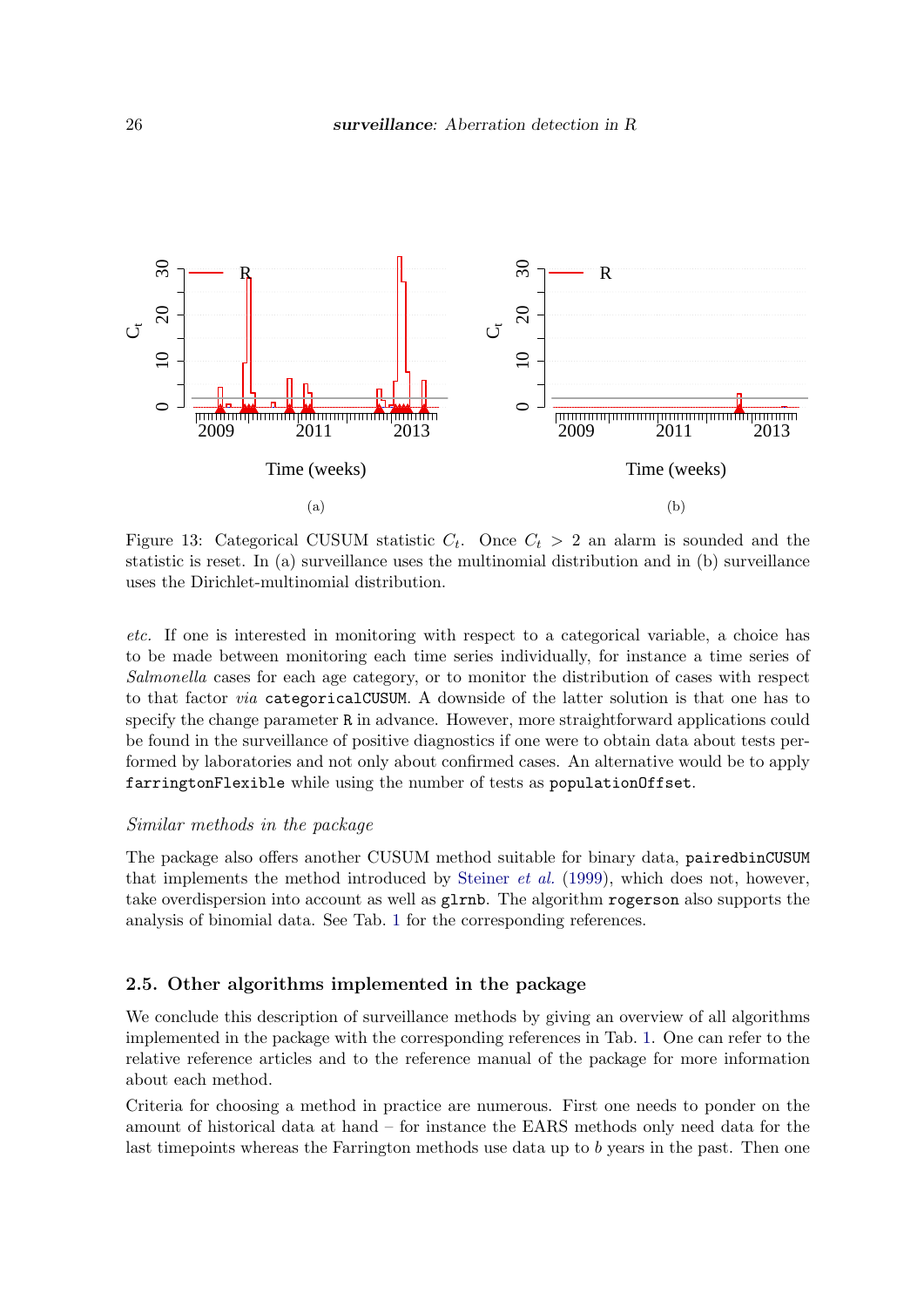should consider the amount of past data used by the algorithm – historical reference methods use only a subset of the past data, namely the timepoints located around the same timepoint in the past years, whereas other methods use all past data included in the reference data. This can be a criterion of choice since one can prefer using all available data. It is also important to decide whether one wants to detect one-timepoint aberration or more prolonged shifts. And lastly, an important criteria is how much work needs to be done for finetuning the algorithm for each specific time series.

The package on the one hand provides the means for analysing nearly all type of surveillance data and on the other hand makes the comparison of algorithms possible. This is useful in practical applications when those algorithms are implemented into routine use, which will be the topic of section [3.](#page-26-1)

<span id="page-26-0"></span>

| surveillance function | References                                 |
|-----------------------|--------------------------------------------|
| boda                  | Manitz and Höhle (2013)                    |
| bayes                 | Riebler $(2004)$                           |
| categoricalCUSUM      | Höhle $(2010)$                             |
| cdc                   | Stroup et al. (1989); Farrington and An-   |
|                       | drews $(2003)$                             |
| cusum                 | Rossi et al. (1999); Pierce and Schafer    |
|                       | (1986)                                     |
| earsC                 | Fricker <i>et al.</i> $(2008)$             |
| farrington            | Farrington <i>et al.</i> (1996)            |
| farringtonFlexible    | Farrington et al. (1996); Noufaily et al.  |
|                       | (2012)                                     |
| glrnb                 | Höhle and Paul (2008)                      |
| glrpois               | Höhle and Paul (2008)                      |
| outbreakP             | Frisén et al. (2009); Frisén and Andersson |
|                       | (2009)                                     |
| pairedbinCUSUM        | Steiner et al. $(1999)$                    |
| rki                   | Not available $-$ unpublished              |
| rogerson              | Rogerson and Yamada (2004)                 |

Table 1: Algorithms for aberration detection implemented in surveillance.

# 3. Implementing surveillance in routine monitoring

<span id="page-26-1"></span>Combining surveillance with other R packages and programs is easy, allowing the integration of the aberration detection into a comprehensive surveillance system to be used in routine practice. In our opinion, such a surveillance system has to at least support the following process: loading data from local databases, analysing them within surveillance and sending the results of this analysis to the end-user who is typically an epidemiologist in charge of the specific pathogen. This section exemplifies the integration of the package into a whole analysis stack, first through the introduction of a simple workflow from data query to a Sweave report of signals, and secondly through the presentation of the more elaborate system in use at the German Robert Koch Institute.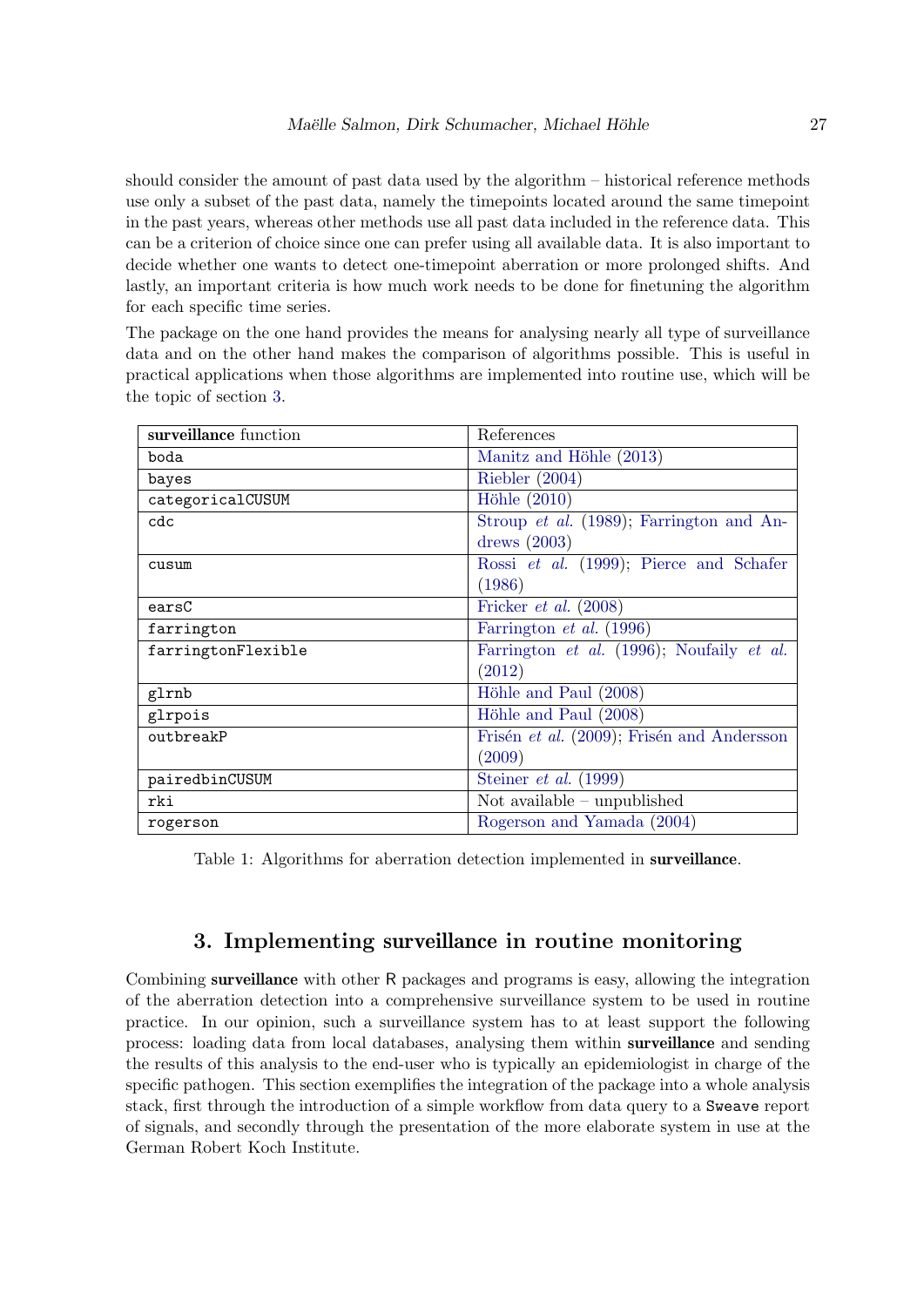### 3.1. A simple surveillance system

Suppose you have a database with surveillance time series but little resources to build a surveillance system encompassing all the above stages. Using R and Sweave for LATEX you can still set up a simple surveillance analysis without having to do everything by hand. You only need to input the data into R and create sts-objects for each time series of interest as explained thoroughly in Höhle and Mazick  $(2010)$ . Then, after choosing a surveillance algorithm, say farringtonFlexible, and feeding it with the appropriate control argument, you can get a sts-object with upperbounds and alarms for each of your time series of interest over the range supplied in control. For defining the range automatically one could use the R-function SysDate() to get today's date. These steps can be introduced as a code chunk in a Sweave code that will translate it into a report that you can send to the epidemiologists in charge of the respective pathogen whose cases are monitored.

Below is an example of a short code segment showing the analysis of the S. Newport weekly counts of cases in the German federal states Baden-Wurttemberg and North Rhine-Westphalia ¨ with the improved method implemented in farringtonFlexible. The package provides a toLatex method for sts objects that produces a table with the observed number of counts and upperbound for each column in observed, where alarms can be highlighted by for instance bold text. The resulting table is shown in Tab. [2.](#page-28-1)

```
R> data("salmNewport")
R> today <- which(epoch(salmNewport) == as.Date("2013-12-23"))
R> rangeAnalysis <- (today - 4):today
R> in2013 <- which(isoWeekYear(epoch(salmNewport))$ISOYear == 2013)
R> algoParameters <- list(range = rangeAnalysis, noPeriods = 10,
                        populationBool = FALSE,
                        b = 4, w = 3, weightsThreshold = 2.58,
                        pastWeeksNotIncluded = 26, pHresholdTrend = 1,thresholdMethod = "nbPlugin", alpha = 0.05,
                        limit54 = c(0, 50)R> results <- farringtonFlexible(salmNewport[, c("Baden.Wuerttemberg",
                                              "North.Rhine.Westphalia")],
                   control = algoParameters)
R> start <- isoWeekYear(epoch(salmNewport)[range(range)[1]])
R> end <- isoWeekYear(epoch(salmNewport)[range(range)[2]])
R> caption <- paste("Results of the analysis of reported S. Newport
                  counts in two German federal states for the weeks W-",
                  start$ISOWeek, "-", start$ISOYear, " - W-", end$ISOWeek,
                  "-", end$ISOYear, " performed on ", Sys.Date(),
                  ". Bold upperbounds (UB) indicate weeks with alarms.",
                  sep="")
R> toLatex(results, caption = caption)
```
The advantage of this approach is that it can be made automatic. The downside of such a system is that the report is not interactive, for instance one cannot click on the cases and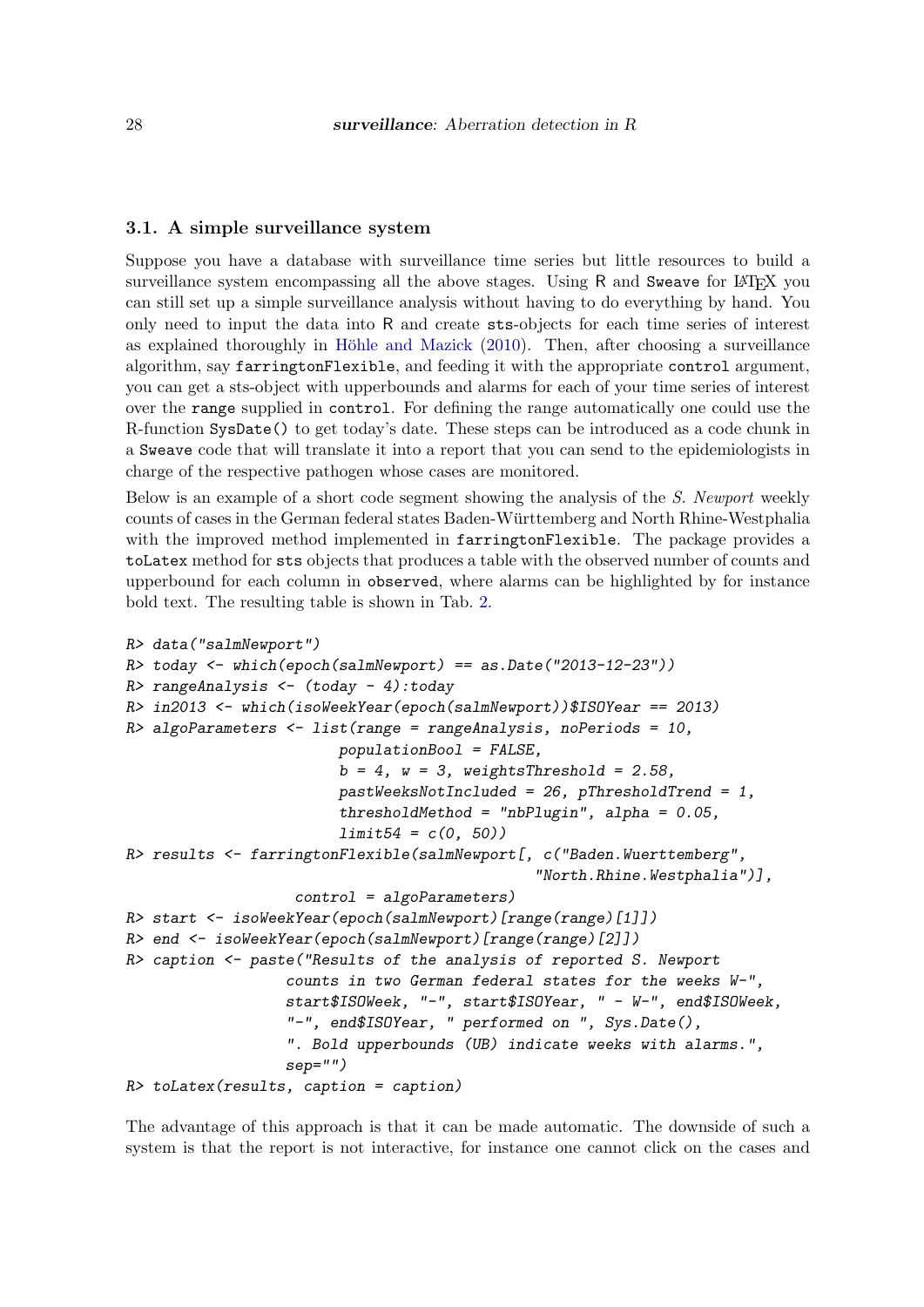<span id="page-28-1"></span>

| Year | Week |  | Baden-Wuerttemberg Threshold North-Rhine-Westphalen | Threshold |
|------|------|--|-----------------------------------------------------|-----------|
| 2013 | 48   |  |                                                     |           |
| 2013 | 49   |  |                                                     |           |
| 2013 | 50   |  |                                                     |           |
| 2013 | 51   |  |                                                     |           |
| 2013 | 52   |  |                                                     |           |

Table 2: Results of the analysis of reported S. Newport counts in two German federal states for the weeks W-48 2013 - W-52 2013 performed on 2014-07-29. Bold upperbounds (thresholds) indicate weeks with alarms.

get the linelist. Nevertheless, this is a workable solution in many cases – especially when human and financial resources are narrow. In the next Section, we present a more advanced surveillance system built on the package.

### <span id="page-28-0"></span>3.2. Automatic detection of outbreaks at the Robert Koch Institute

The package surveillance was used as a core building block for designing and implementing the automated outbreak detection system at the RKI in Germany [\(Schumacher, Salmon, Frank,](#page-33-9) Claus, and Höhle [2014\)](#page-33-9). Due to the Infection Protection Act (IfSG) the RKI daily receives over 1,000 notifiable disease reports. The system analyses about half a million time series per day to identify possible aberrations in the reported number of cases. Structurally, it consists of two components: an analytical process written in R that daily monitors the data and a reporting component that compiles and communicates the results to the epidemiologists.

The analysis task relies on **surveillance** and three other R packages, namely **data.table**, RODBC and testthat as described in the following. The data-backend is an OLAP-system [\(Mi](#page-32-12)[crosoft Corp.](#page-32-12) [2012a\)](#page-32-12) and relational databases, which are queried using RODBC [\(Ripley](#page-32-13) [and Lapsley](#page-32-13) [2012\)](#page-32-13). The case reports are then fastly aggregated into univariate time series using data.table [\(Dowle, Short, and Lianoglou](#page-30-8) [2013\)](#page-30-8). To each time series we apply the farringtonFlexible algorithm on univariate sts-objects and store the analysis results in another SQL-database. We make intensive use of testthat [\(Wickham](#page-33-10) [2013\)](#page-33-10) for automatic testing of the component. Although R is not the typical language to write bigger software components for production, choosing R in combination with surveillance enabled us to quickly develop the analysis workflow. We can hence report positive experience using R also for larger software components in production.

The reporting component was realized using Microsoft Reporting Services [\(Microsoft Corp.](#page-32-14) [2012b\)](#page-32-14), because this technology is widely used within the RKI. It allows quick development of reports and works well with existing Microsoft Office tools, which the end-user, the epidemiologist, is used to. For example, one major requirement by the epidemiologists was to have the results compiled as Excel documents. Moreover, pathogen-specific reports are automatically sent once a week by email to epidemiologists in charge of the respective pathogen.

Having state-of-the-art detection methods already implemented in surveillance helped us to focus on other challenges during development, such as bringing the system in the organization's workflow and finding ways to efficiently and effectively analyse about half a million of time series per day. In addition, major developments in the R component can be shared with the community and are thus available to other public health institutes as well.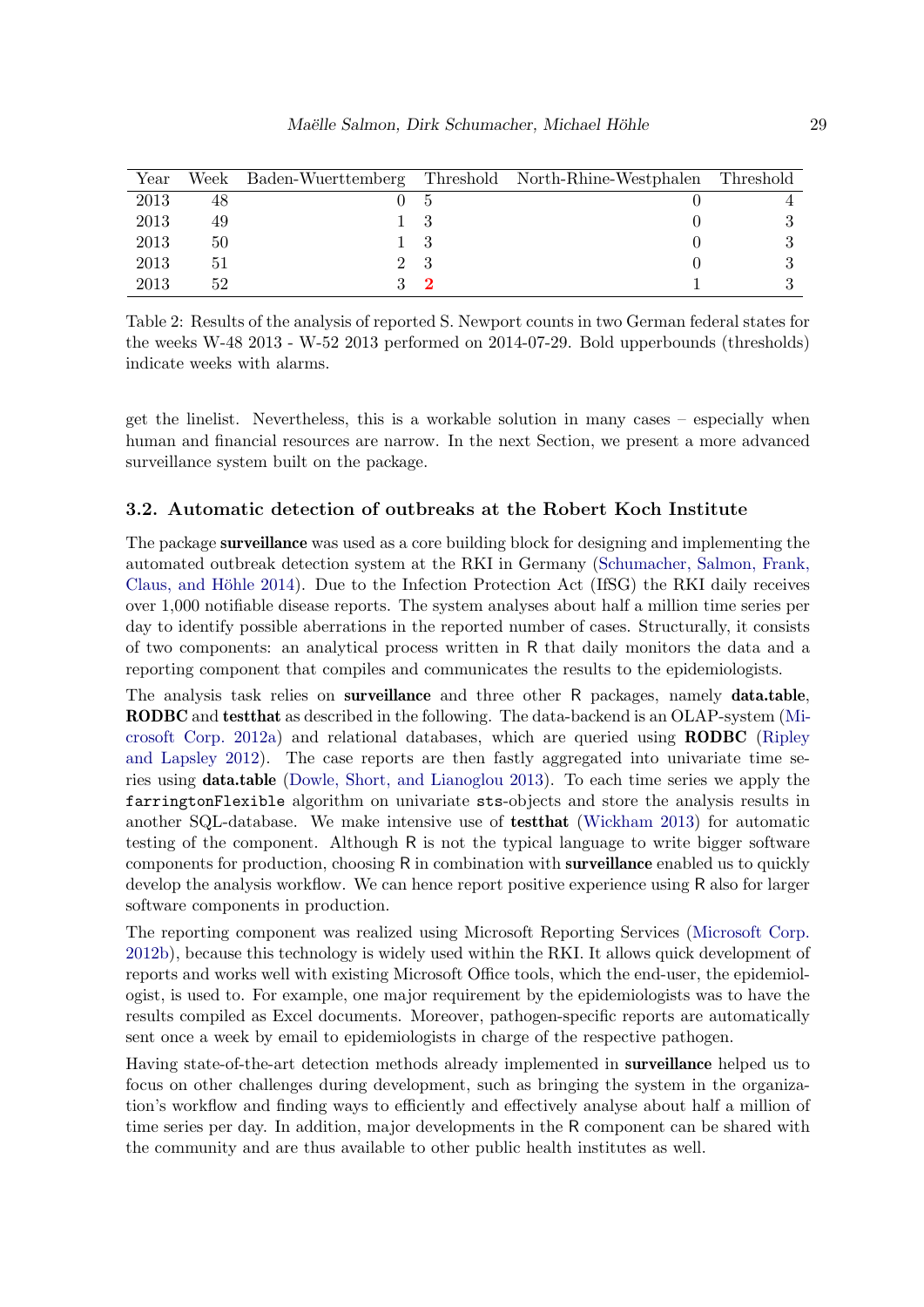# Discussion

The R package surveillance was initially created as an implementational framework for the development and the evaluation of outbreak detection algorithms in routine collected public health surveillance data. Throughout the years it has more and more also become a tool for the use of surveillance in routine practice. The presented description aimed at showing the potential of the package for aberration derection. Other functions offered by the package for modelling [\(Meyer](#page-32-1) et al. [2014\)](#page-32-1) or back-projection of incidence cases [\(Becker and Marschner](#page-30-9) [1993\)](#page-30-9) are documented elsewhere and contribute to widening the scope of possible analysis in infectious disease epidemiology when using surveillance. Future areas of interest for the package are e.g., to better take into account the multivariate and hierarchical structure of the data streams analysed. Another important topic is the adjustment for reporting delays when performing the surveillance. The package can be obtained from CRAN and resources for learning its use are listed in the documentation section of the project<sup>[1](#page-29-0)</sup>. As all  $R$  packages, surveillance is distributed with a manual describing each function with corresponding exam-ples. The manual, the present article and two previous ones (Höhle [2007;](#page-31-2) Höhle and Mazick [2010\)](#page-31-3) form a good basis for getting started with the package. The data and analysis of the present manuscript are accessible as the vignette "monitoringCounts.Rnw" in the package.

Since all functionality is available just at the cost of learning R we hope that parts of the package can be useful in health facilities around the world. Even though the package is tailored for surveillance in public health contexts, properties such as overdispersion, low counts, presence of past outbreaks, apply to a wide range of count and categorical time series in other surveillance contexts such as financial surveillance (Frisén [2008\)](#page-31-12), occupational safety monitoring [\(Schuh, Camelio, and Woodall](#page-33-11) [2013\)](#page-33-11) or environmental surveillance [\(Luo, DeVol,](#page-32-15) [and Sharp](#page-32-15) [2012\)](#page-32-15).

Other R packages can be worth of interest to surveillance users. Statistical process control is offered by two other packages, spc [\(Knoth](#page-31-13) [2014\)](#page-31-13) and  $\rm qcc$  [\(Scrucca](#page-33-12) [2004\)](#page-33-12). The package strucchange allows detecting structural changes in general parametric models including GLMs [\(Zeileis, Leisch, Hornik, and Kleiber](#page-33-13) [2002\)](#page-33-13). For epidemic modelling and outbreaks, packages such as EpiEstim [\(Cori](#page-30-10) [2013\)](#page-30-10), outbreaker [\(Jombart, Cori, Didelot, Cauchemez,](#page-31-14) [Fraser, and Ferguson](#page-31-14) [2014\)](#page-33-14) and **OutbreakTools** [\(The Hackout team](#page-33-14) 2014) offer good functionalities for investigating outbreaks that may for instance have been detected through to the use of **surveillance**. They are listed on the website of the  $R$ -epi project<sup>[2](#page-29-1)</sup> that was initiated for compiling information about R tools useful for infectious diseases epidemiology. Another software of interest for aberration detection is SaTScan [\(Kulldorff](#page-31-15) [1997\)](#page-31-15) which allows the detection of spatial, temporal and space-time clusters of events – note that it is not a R package.

Code contributions to the package are very welcome as well as feedback and suggestions for improving the package.

## Acknowledgements

The authors would like to express their gratitude to all contributors to the package, in particular Juliane Manitz, University of Göttingen, Germany, for her work on the boda code and

<span id="page-29-0"></span><sup>1</sup> <http://surveillance.r-forge.r-project.org/> Online; accessed 17-February-2014

<span id="page-29-1"></span> $^{2}$ <https://sites.google.com/site/therepiproject> Online; accessed 17-February-2014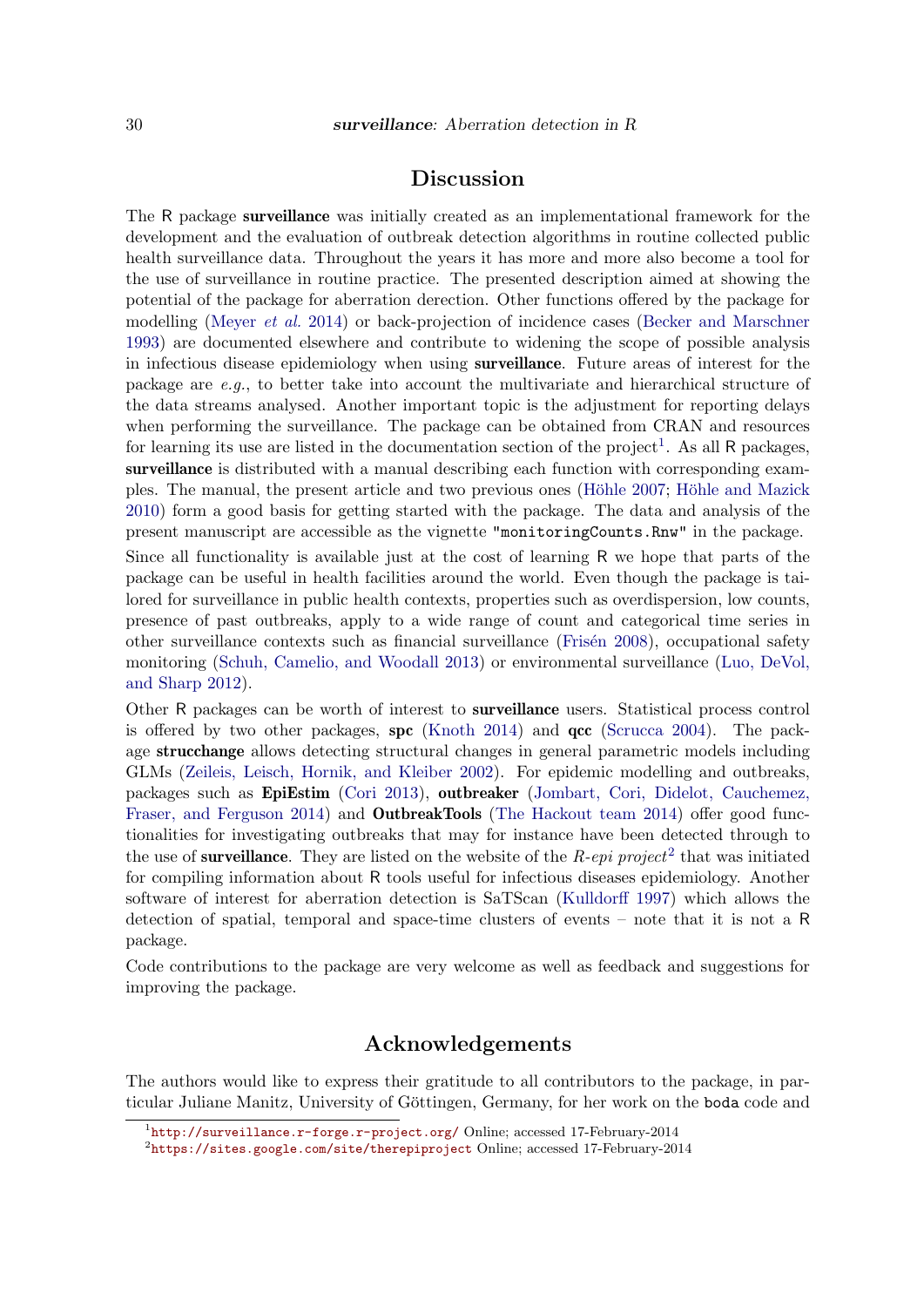Angela Noufaily, The Open University, Milton Keynes, UK, for providing us the code used in her article that we extended for farringtonFlexible. We also thank Sebastian Meyer, University of Zürich, Switzerland, for continuous technical support. The work of M. Salmon was financed by a PhD grant of the RKI.

# References

- <span id="page-30-2"></span>Bayer C, Bernard H, Prager R, Rabsch W, Hiller P, Malorny B, Pfefferkorn B, Frank C, de Jong A, Friesema I, et al. (2014). "An Outbreak of Salmonella Newport Associated with Mung Bean Sprouts in Germany and the Netherlands, October to November 2011." Eurosurveillance, 19(1).
- <span id="page-30-9"></span>Becker NG, Marschner IC (1993). "A Method for Estimating the Age-Specific Relative Risk of HIV Infection from AIDS Incidence Data." Biometrika, 80(1).
- <span id="page-30-3"></span>Bernard H, Werber D, Hohle M (2014). "Estimating the under-reporting of norovirus illness in Germany utilizing enhanced awareness of diarrhoea during a large outbreak of Shiga toxin-producing E. coli O104:H4 in 2011 - a time series analysis." BMC Infectious Diseases, 14(1), 116. [doi:10.1186/1471-2334-14-116](http://dx.doi.org/10.1186/1471-2334-14-116).
- <span id="page-30-1"></span>Bivand RS, Pebesma E, Gomez-Rubio V (2013). Applied Spatial Data Analysis With R, Second Edition. Springer-Verlag.
- <span id="page-30-6"></span>Brook D, Evans DA (1972). "An Approach to the Probability Distribution of Cusum Run Length." Biometrika, 59(3), 539–549.
- <span id="page-30-0"></span>Buckeridge DL, Burkom H, Campbell M, Hogan WR, Moore AW (2005). "Algorithms for Rapid Outbreak Detection: a Research Synthesis." Journal of Biomedical Informatics,  $38(2), 99 - 113$ . ISSN 1532-0464. [doi:http://dx.doi.org/10.1016/j.jbi.2004.11.007](http://dx.doi.org/http://dx.doi.org/10.1016/j.jbi.2004.11.007).
- <span id="page-30-4"></span>Chen R (1978). "A Surveillance System for Congenital Malformations." Journal of the American Statistical Association, 73(362), 323–327. [doi:10.1080/01621459.1978.10481577](http://dx.doi.org/10.1080/01621459.1978.10481577).
- <span id="page-30-10"></span>Cori A (2013). **EpiEstim**: a Package to Estimate Time Varying Reproduction Numbers from Epidemic Curves. R Package Version 1.1-2, URL [http://CRAN.R-project.org/package=](http://CRAN.R-project.org/package=EpiEstim) [EpiEstim](http://CRAN.R-project.org/package=EpiEstim).
- <span id="page-30-8"></span>Dowle M, Short T, Lianoglou S (2013). **data.table:** Extension of **data.frame** for Fast Indexing, Fast Ordered Joins, Fast Assignment, Fast Grouping and List Columns. R Package Version 1.8.8, URL <http://CRAN.R-project.org/package=data.table>.
- <span id="page-30-5"></span>Fahrmeir L, Kneib T, Lang S, Marx B (2013). Regression: Models, Methods and Applications. Springer-Verlag. ISBN 978-3-642-34333-9.
- <span id="page-30-7"></span>Farrington C, Andrews N (2003). "Outbreak Detection: Application to Infectious Disease Surveillance." In R Brookmeyer, D Stroup (eds.), Monitoring the Health of Populations, pp. 203–231. Oxford University Press.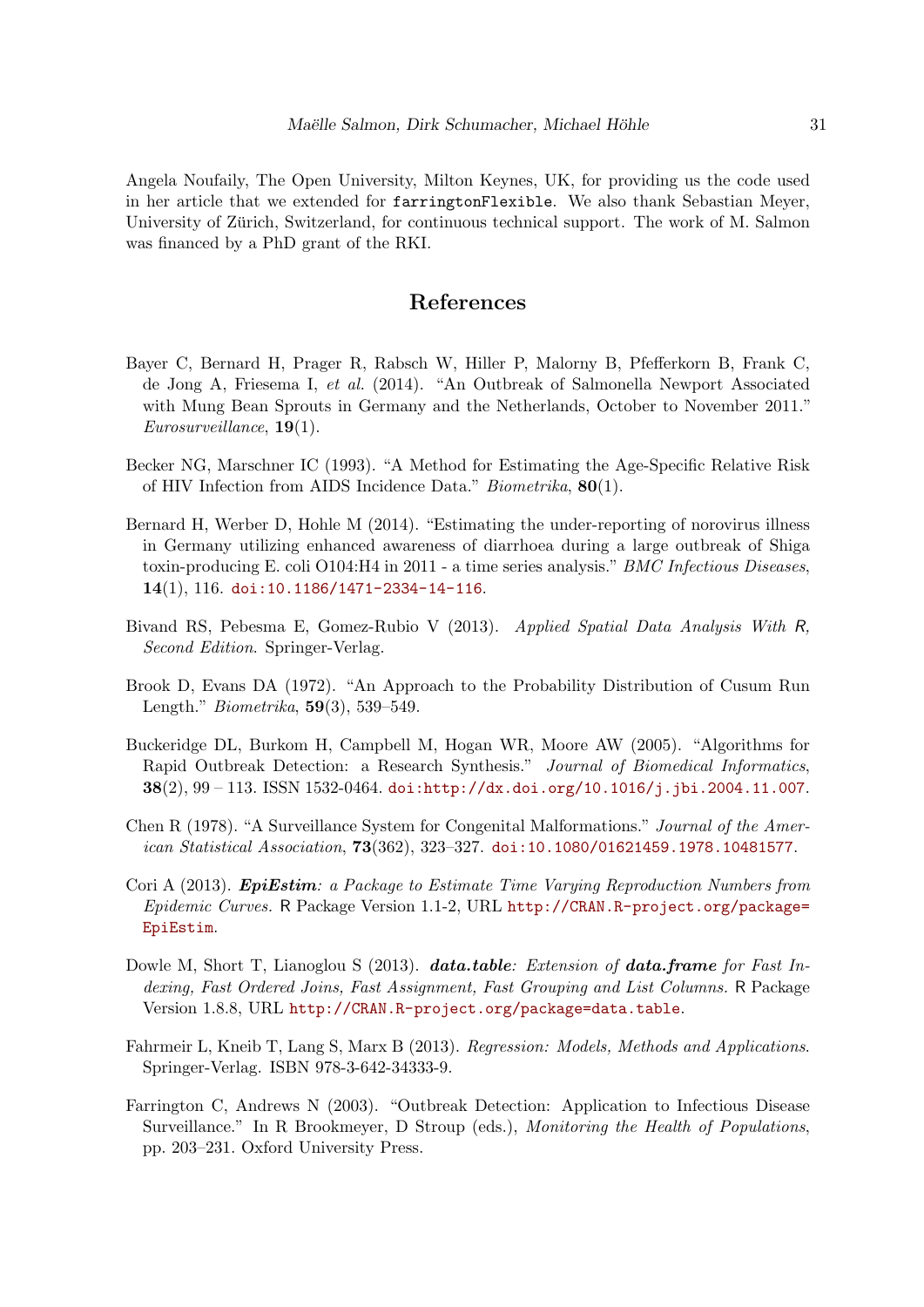- <span id="page-31-5"></span>Farrington C, Andrews N, Beale A, Catchpole M (1996). "A Statistical Algorithm for the Early Detection of Outbreaks of Infectious Disease." Journal of the Royal Statistical Society A, 159, 547–563.
- <span id="page-31-4"></span>Fricker RD, Hegler BL, Dunfee DA (2008). "Comparing Syndromic Surveillance Detection Methods: EARS' versus a CUSUM-Based Methodology." Statistics in Medicine, 27(17), 3407–3429.
- <span id="page-31-12"></span>Frisén M (2008). Financial surveillance. John Wiley & Sons.
- <span id="page-31-11"></span>Frisén M, Andersson E (2009). "Semiparametric Surveillance of Monotonic Changes." Sequential Analysis,  $28(4)$ ,  $434-454$ .
- <span id="page-31-10"></span>Frisén M, Andersson E, Schiöler L (2009). "Robust Outbreak Surveillance of Epidemics in Sweden." Statistics in Medicine, 28, 476–493.
- <span id="page-31-1"></span>Held L, Hofmann M, Höhle M, Schmid V (2006). "A Two Component Model for Counts of Infectious Diseases." Biostatistics, 7, 422–437.
- <span id="page-31-0"></span>Held L, Höhle M, Hofmann M (2005). "A Statistical Framework for the Analysis of Multivariate Infectious Disease Surveillance Data." Statistical Modelling, 5, 187–199.
- <span id="page-31-2"></span>Höhle M (2007). "surveillance: An R Package for the Monitoring of Infectious Diseases." Computational Statistics, 22(4), 571–582.
- <span id="page-31-7"></span>Höhle M (2010). "Online Change-Point Detection in Categorical Time Series." In T Kneib, G Tutz (eds.), Statistical Modelling and Regression Structures, pp. 377–397. Physica-Verlag HD. [doi:10.1007/978-3-7908-2413-1\\_20](http://dx.doi.org/10.1007/978-3-7908-2413-1_20).
- <span id="page-31-3"></span>Höhle M, Mazick A (2010). "Aberration Detection in R Illustrated by Danish Mortality Monitoring." In T Kass-Hout, X Zhang (eds.), Biosurveillance: A Health Protection Priority, chapter 12, pp. 215–238. CRC Press.
- <span id="page-31-6"></span>Höhle M, Paul M (2008). "Count Data Regression Charts for the Monitoring of Surveillance Time Series." Computational Statistics & Data Analysis, 52(9), 4357–4368.
- <span id="page-31-8"></span>Hulth A, Andrews N, Ethelberg S, Dreesman J, Faensen D, van Pelt W, Schnitzler J (2010). "Practical Usage of Computer-Supported Outbreak Detection in Five European Countries." Eurosurveillance, 15(36).
- <span id="page-31-14"></span>Jombart T, Cori A, Didelot X, Cauchemez S, Fraser C, Ferguson N (2014). "Bayesian Reconstruction of Disease Outbreaks by Combining Epidemiologic and Genomic Data." PLoS  $Comput~Biol, 10(1), e1003457.$  [doi:10.1371/journal.pcbi.1003457](http://dx.doi.org/10.1371/journal.pcbi.1003457).
- <span id="page-31-13"></span>Knoth S (2014). spc: Statistical Process Control – Collection of Some Useful Functions. R Package Version 0.5.0, URL <http://CRAN.R-project.org/package=spc>.
- <span id="page-31-15"></span>Kulldorff M (1997). SaTScan: Software for the Spatial, Temporal and Space-Time Scan Statistics. Boston, MA, USA. URL <http://www.satscan.org/>.
- <span id="page-31-9"></span>Lawless JF (1987). "Negative Binomial and Mixed Poisson Regression." Canadian Journal of Statistics, 15(3), 209–225.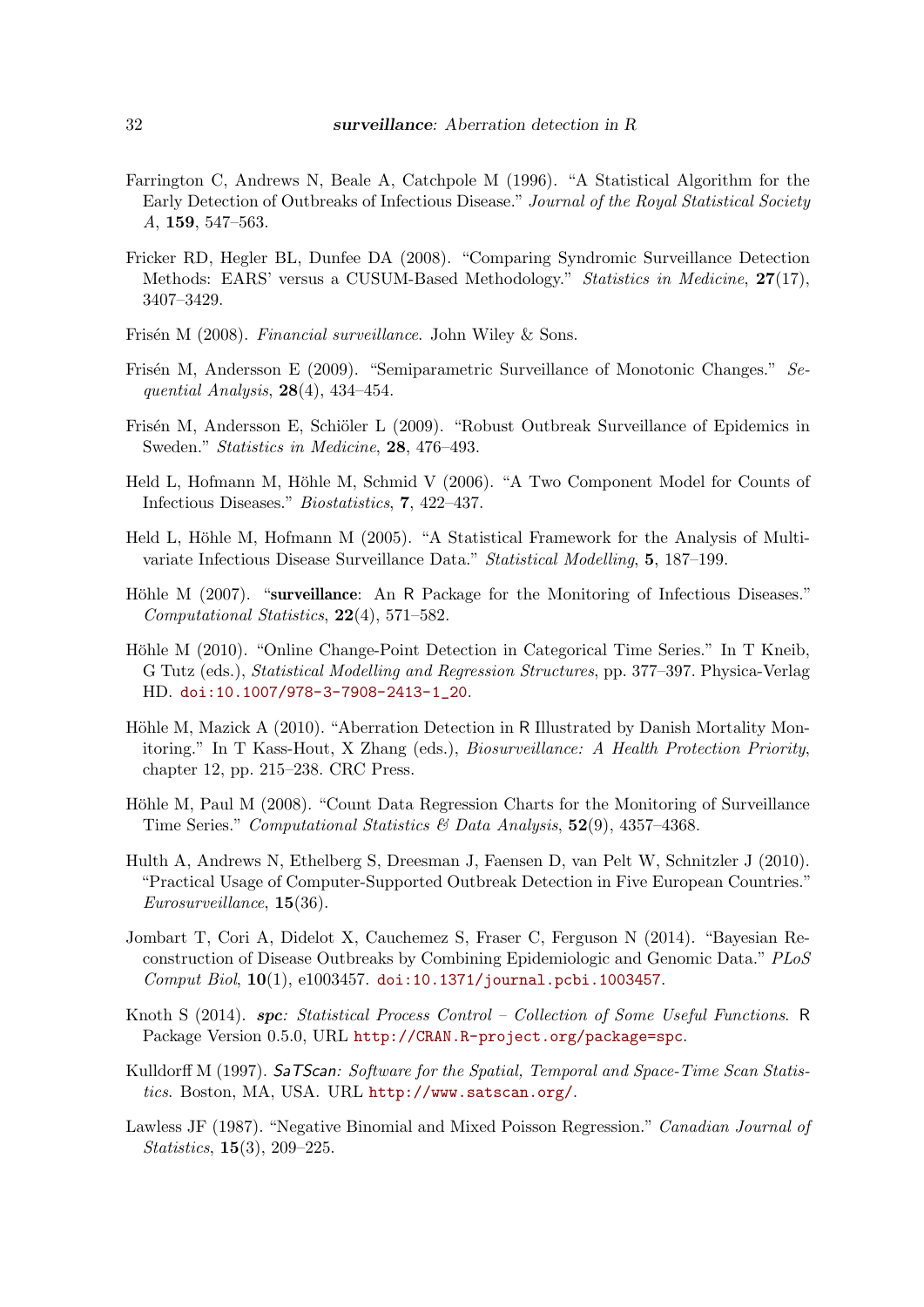- <span id="page-32-5"></span>Lucas JM, Crosier RB (1982). "Fast Initial Response for CUSUM Quality-Control Schemes: Give Your CUSUM a Head Start." Technometrics, 24(3), 199–205.
- <span id="page-32-15"></span>Luo P, DeVol TA, Sharp JL (2012). "CUSUM Analyses of Time-Interval Data for Online Radiation Monitoring." Health physics, 102(6), 637–645.
- <span id="page-32-4"></span>Manitz J, Höhle M (2013). "Bayesian Outbreak Detection Algorithm for Monitoring Reported Cases of Campylobacteriosis in Germany." Biometrical Journal, 55(4), 509–526. ISSN 1521- 4036. [doi:10.1002/bimj.201200141](http://dx.doi.org/10.1002/bimj.201200141).
- <span id="page-32-0"></span>Meyer S, Elias J, Höhle M (2012). "A Space-Time Conditional Intensity Model for Invasive Meningococcal Disease Occurrence." Biometrics, 68(2), 607–616.
- <span id="page-32-1"></span>Meyer S, Held L, Höhle M (2014). "Spatio-Temporal Analysis of Epidemic Phenomena Using the R Package surveillance." In preparation.
- <span id="page-32-12"></span>Microsoft Corp (2012a). Microsoft SQL Server Analysis Services, Version 2012. URL [http:](http://www.microsoft.com/) [//www.microsoft.com/](http://www.microsoft.com/).
- <span id="page-32-14"></span>Microsoft Corp (2012b). Microsoft SQL Server Reporting Services, Version 2012. URL <http://www.microsoft.com/>.
- <span id="page-32-3"></span>Noufaily A, Enki D, Farrington P, Garthwaite P, Andrews N, Charlett A (2012). "An Improved Algorithm for Outbreak Detection in Multiple Surveillance Systems." Statistics in Medicine.
- <span id="page-32-2"></span>Pebesma EJ, Bivand RS (2005). "Classes and Methods for Spatial Data In R." R News,  $5(2)$ , 9–13. URL <http://CRAN.R-project.org/doc/Rnews/>.
- <span id="page-32-11"></span>Pierce D, Schafer D (1986). "Residuals in Generalized Linear Models." Journal of the American Statistical Association, 81(396), 977–986.
- <span id="page-32-6"></span>Reynolds M, Stoumbos Z (2000). "A general approach to modeling CUSUM charts for a proportion." IIE Transactions, 32(6), 515–535.
- <span id="page-32-9"></span>Riebler A (2004). Empirischer Vergleich von statistischen Methoden zur Ausbruchserkennung bei Surveillance Daten. Master's thesis, Department of Statistics, University of Munich. Bachelor's thesis.
- <span id="page-32-8"></span>Rigby RA, Stasinopoulos DM (2005). "Generalized Additive Models for Location, Scale and Shape." Journal of the Royal Statistical Society C,  $54(3)$ ,  $507-554$ . [doi:10.1111/](http://dx.doi.org/10.1111/j.1467-9876.2005.00510.x) [j.1467-9876.2005.00510.x](http://dx.doi.org/10.1111/j.1467-9876.2005.00510.x).
- <span id="page-32-13"></span>Ripley B, Lapsley M (2012). RODBC: ODBC Database Access. R Package Version 1.3-6, URL <http://CRAN.R-project.org/package=RODBC>.
- <span id="page-32-7"></span>Rogerson P, Yamada I (2004). "Approaches to Syndromic Surveillance When Data Consist of Small Regional Counts." Morbidity and Mortality Weekly Report, 53, 79–85.
- <span id="page-32-10"></span>Rossi G, Lampugnani L, Marchi M (1999). "An Approximate CUSUM Procedure for Surveillance of Health Events." Statistics in Medicine, 18, 2111–2122.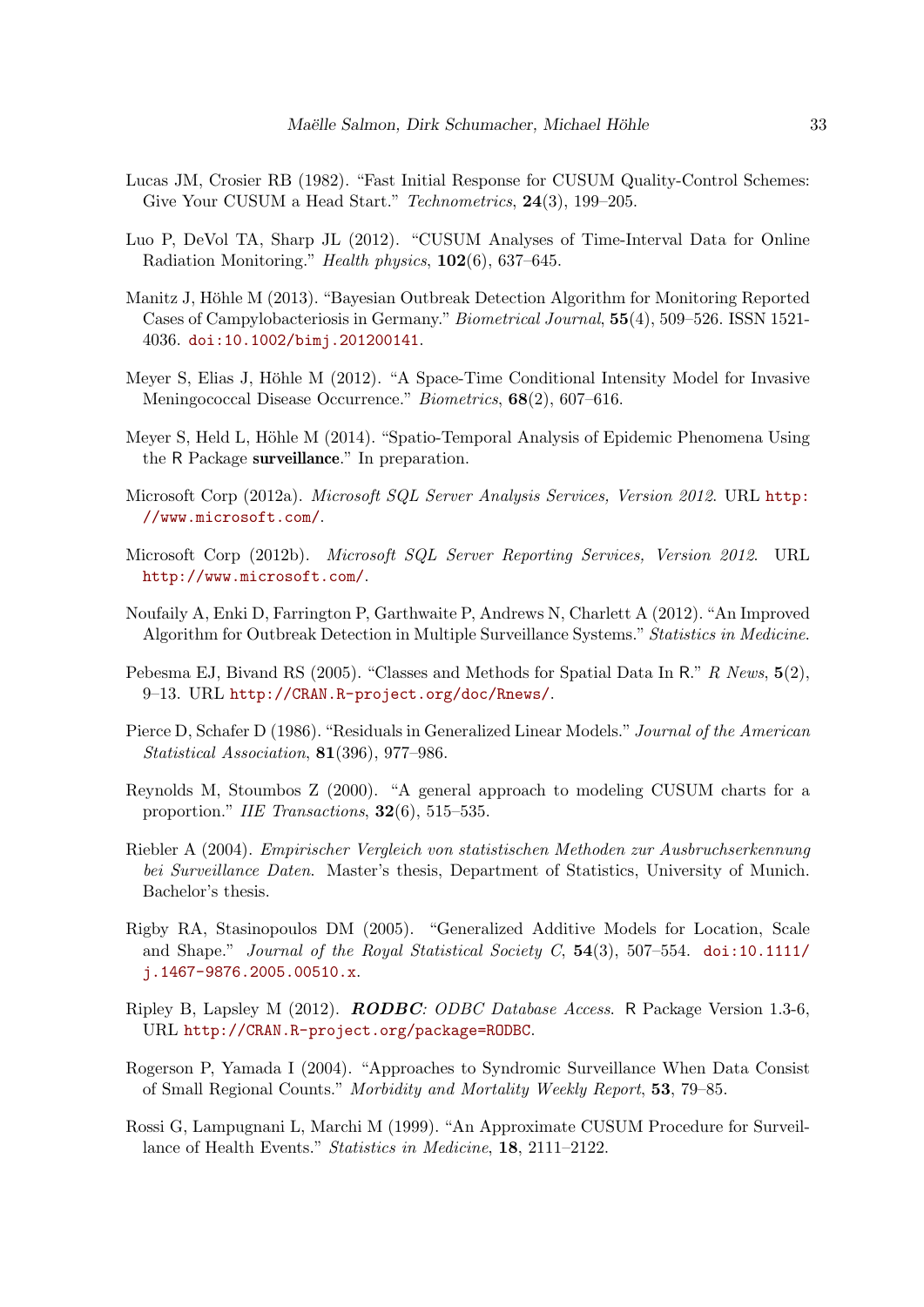- <span id="page-33-5"></span>Rue H, Martino S, Lindgren F, Simpson D, Riebler A (2013). INLA: Functions Which Allow to Perform Full Bayesian Analysis of Latent Gaussian Models Using Integrated Nested Laplace Approximation. R Package Version 0.0-1386250221.
- <span id="page-33-2"></span>Ryan JA, Ulrich JM (2014). Package xts. R Package Version 0.9-7, URL [http://CRAN.](http://CRAN.R-project.org/package=xts) [R-project.org/package=xts](http://CRAN.R-project.org/package=xts).
- <span id="page-33-11"></span>Schuh A, Camelio JA, Woodall WH (2013). "Control Charts for Accident Frequency: a Motivation for Real-Time Occupational Safety Monitoring." International Journal of Injury Control and Safety Promotion, pp. 1–9. [doi:10.1080/17457300.2013.792285](http://dx.doi.org/10.1080/17457300.2013.792285).
- <span id="page-33-9"></span>Schumacher D, Salmon M, Frank C, Claus H, Höhle M (2014). "Automated outbreak detection system for notifiable diseases in Germany." Submitted.
- <span id="page-33-12"></span>Scrucca L (2004). "qcc: an R Package for Quality Control Charting and Statistical Process Control." R News, 4/1, 11–17. URL <http://CRAN.R-project.org/doc/Rnews/>.
- <span id="page-33-4"></span>Shmueli G, Burkom H (2010). "Statistical Challenges Facing Early Outbreak Detection in Biosurveillance." Technometrics, 52(1), 39–51. [doi:10.1198/TECH.2010.06134](http://dx.doi.org/10.1198/TECH.2010.06134).
- <span id="page-33-3"></span>Sonesson C, Bock D (2003). "A Review and Discussion of Prospective Statistical Surveillance in Public Health." Journal of the Royal Statistical Society  $A$ ,  $166(1)$ , 5–21. ISSN 1467-985X.
- <span id="page-33-6"></span>Stasinopoulos DM, Rigby RA (2007). "Generalized Additive Models for Location Scale and Shape (GAMLSS) in R." Journal of Statistical Software, 23(7), 1–46. ISSN 1548-7660. URL <http://www.jstatsoft.org/v23/i07>.
- <span id="page-33-7"></span>Steiner SH, Cook RJ, Farewell VT (1999). "Monitoring Paired Binary Surgical Outcomes Using Cumulative Sum Charts." Statistics in Medicine, 18, 69–86.
- <span id="page-33-8"></span>Stroup D, Williamson G, Herndon J, Karon J (1989). "Detection of Aberrations in the Occurrence of Notifiable Diseases Surveillance Data." Statistics in Medicine, 8, 323–329.
- <span id="page-33-14"></span>The Hackout team (2014). **OutbreakTools**: Basic Tools for the Analysis of Disease Outbreaks. R Package Version 0.1-0, URL [http://CRAN.R-project.org/package=](http://CRAN.R-project.org/package=OutbreakTools) [OutbreakTools](http://CRAN.R-project.org/package=OutbreakTools).
- <span id="page-33-0"></span>Unkel S, Farrington CP, Garthwaite PH, Robertson C, Andrews N (2012). "Statistical Methods for the Prospective Detection of Infectious Disease Outbreaks: a Review." Journal of the Royal Statistical Society A,  $175(1)$ ,  $49-82$ . ISSN 1467-985X. [doi:](http://dx.doi.org/10.1111/j.1467-985X.2011.00714.x) [10.1111/j.1467-985X.2011.00714.x](http://dx.doi.org/10.1111/j.1467-985X.2011.00714.x).
- <span id="page-33-10"></span>Wickham H (2013). test that: Test that Code. Tools to Make Testing Fun :). R Package Version 0.7.1, URL <http://CRAN.R-project.org/package=testthat>.
- <span id="page-33-1"></span>Zeileis A, Grothendieck G (2005). "zoo: S3 Infrastructure for Regular and Irregular Time Series." Journal of Statistical Software, 14(6), 1–27. URL [http://www.jstatsoft.org/](http://www.jstatsoft.org/v14/i06/) [v14/i06/](http://www.jstatsoft.org/v14/i06/).
- <span id="page-33-13"></span>Zeileis A, Leisch F, Hornik K, Kleiber C (2002). "strucchange: An R Package for Testing for Structural Change in Linear Regression Models." Journal of Statistical Software, 7(2), 1–38. ISSN 1548-7660. URL <http://www.jstatsoft.org/v07/i02>.